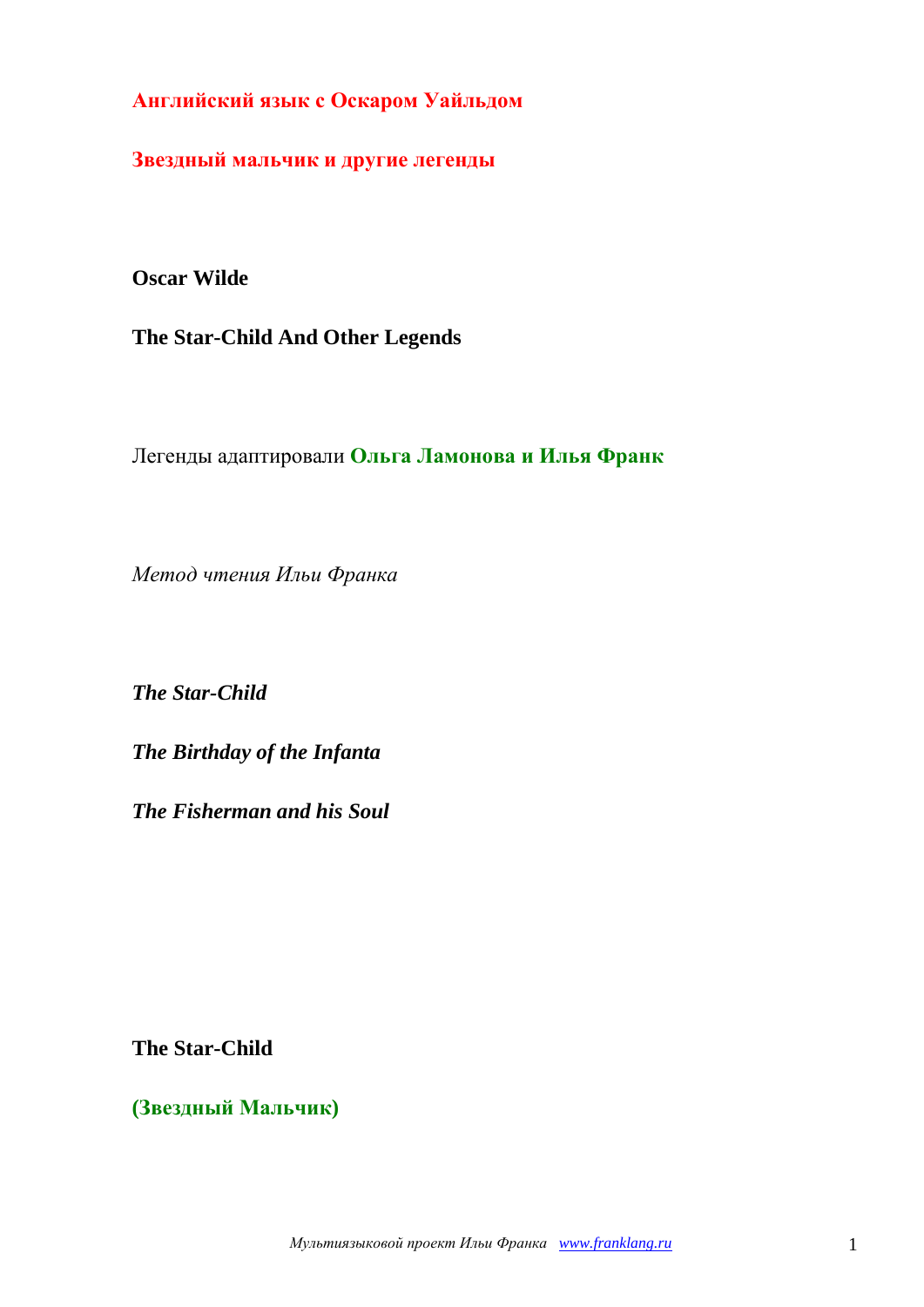ONCE upon a time (как-то давным-давно; *once upon a time — когда-то, некогда /традиционный зачин сказки/*) two poor Woodcutters (два бедных дровосека; *wood — дерево, древесина, дрова; to cut — резать, срезать*) were making their way home (возвращались домой; *to make way — направляться*  $\kappa y \partial a$ -*либо;*  $way - nymb$ , дорога) through a great pine-forest (через огромный сосновый лес). It was winter (была зима), and a night of bitter cold (и страшно холодная ночь: «и ночь жестокого холода»; *bitter cold — страшный холод, сильный мороз; bitter — горький; сильный, резкий*). The snow lay thick upon the ground (снег лежал толстым /слоем/: «толсто» на земле; *to lie*), and upon the branches of the trees (и на ветвях деревьев): the frost kept snapping the little twigs (мороз с треском ломал маленькие веточки/прутики; *to keep держать; продолжать /что-либо делать/; to snap — хватать; ломать, рвать с треском*) on either side of them (со всех сторон: «с каждой их стороны»), as they passed (когда они проходили): and when they came to the Mountain-Torrent (и когда они дошли до Горного Потока; *mountain — гора; torrent — стремительный поток*) she was hanging motionless in air (/оказалось, что/ он: «она» висит неподвижно в воздухе; *motion — движение*), for the Ice-King had kissed her (потому что Ледяной Король поцеловал его: «ее»; *ice — лед*).

So cold was it (было настолько холодно) that even the animals and the birds (что даже звери и птицы) did not know what to make of it (не знали, что об этом думать/в чем дело: «что делать из этого»; *to make of smth. — понимать что-либо, разобраться с чем либо*).

woodcutter ['wvd k^ta] mountain ['mavntin] torrent ['torant] ice [ais]

**ONCE upon a time two poor Woodcutters were making their way home through a great pine-forest. It was winter, and a night of bitter cold. The snow lay thick upon the ground, and upon the branches of the trees: the frost kept snapping the little twigs on either side of them, as they passed: and when they**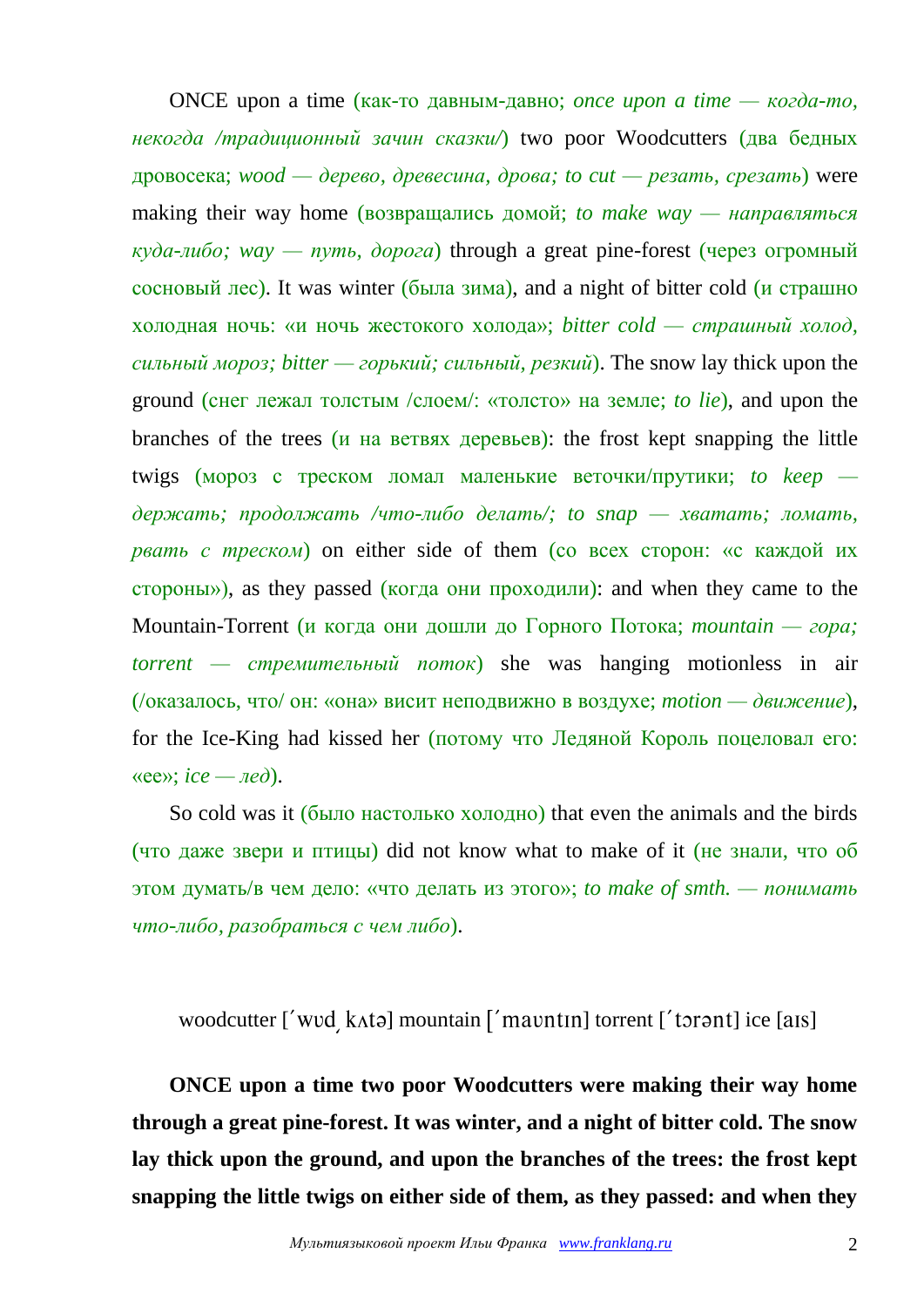**came to the Mountain-Torrent she was hanging motionless in air, for the Ice-King had kissed her.**

**So cold was it that even the animals and the birds did not know what to make of it.**

'Ugh (брр; *ugh — тьфу!; ах! /выражает омерзение, отвращение/*)!' snarled the Wolf (рычал/ворчал Волк), as he limped through the brushwood (ковыляя: «когда он ковылял» сквозь подлесок/валежник; *to limp — хромать; тащиться, плестись*) with his tail between his legs (поджав хвост: «с хвостом между /своими/ лапами»), 'this is perfectly monstrous weather (совершенно ужасная погода; *monstrous — чудовищный*). Why doesn't the Government look to it (почему за этим не следит Правительство = куда смотрит Правительство)?'

'Weet (чирик-чирик)! weet! weet!' twittered the green Linnets (прощебетали зеленые Коноплянки), 'the old Earth is dead (старая Земля мертва) and they have laid her out (*и* ее уже убрали и уложили; *to lay out — приготовить*  $\kappa$ *погребению, убрать и уложить*) in her white shroud (в ее белом саване).'

snarl [sna:] through [ $\theta$ ru:] monstrous ['monstras] weather ['we $\delta \theta$ ]

**'Ugh!' snarled the Wolf, as he limped through the brushwood with his tail between his legs, 'this is perfectly monstrous weather. Why doesn't the Government look to it?'** 

**'Weet! weet! weet!' twittered the green Linnets, 'the old Earth is dead and they have laid her out in her white shroud.'**

'The Earth is going to be married (Земля собирается замуж; *to marry жениться, выходить замуж; married — женатый, замужняя*), and this is her bridal dress (и это ее подвенечное/свадебное платье; *bride — невеста*),' whispered the Turtle-doves to each other (шептали Горлицы друг другу;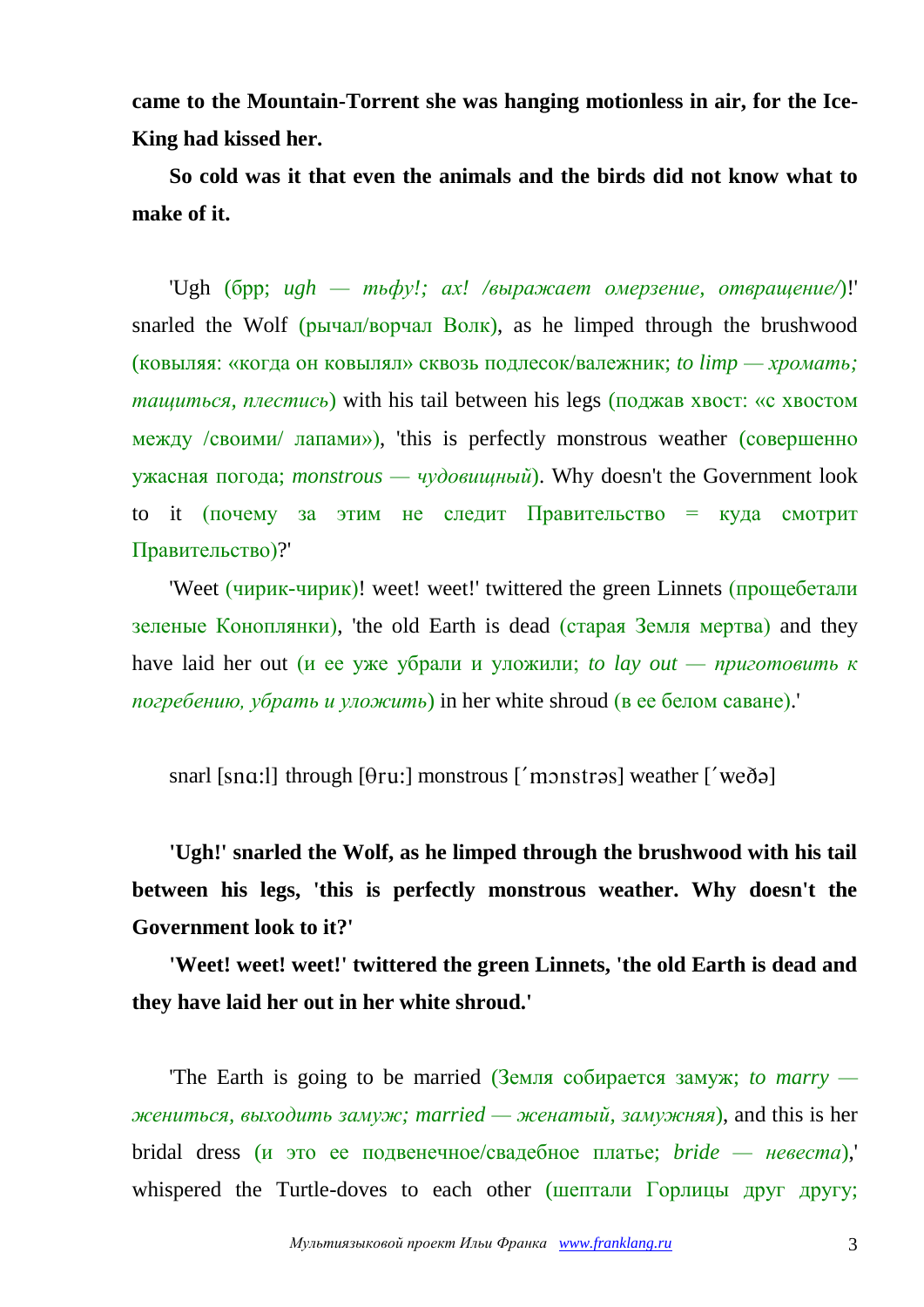*turtledove — дикий голубь, горлица*). Their little pink feet (их маленькие розовые лапки) were quite frost-bitten (были совершенно обморожены; *to frostbite — отмораживать; frost — мороз; to bite — кусать; frostbitten обмороженный, побитый морозом*), but they felt (но они чувствовали; *to feel*) that it was their duty (что они должны: «это их долг/обязанность») to take a romantic view of the situation (романтически смотреть на эту ситуацию; *view — вид; оценка, суждение*).

'Nonsense (чушь; *sense — смысл; nonsense — бессмыслица*)!' growled the Wolf (рычал Волк). 'I tell you (говорю вам) that it is all the fault of the Government (что во всем этом виновато Правительство: «это все вина Правительства»; *fault — недостаток; вина*), and if you don't believe me (и если вы мне не верите) I shall eat you (то я вас съем).' The Wolf had a thoroughly practical mind (Волк обладал исключительно практическим складом ума; *thoroughly — полностью, вполне, совершенно*), and was never at a loss for a good argument (и никогда не испытывал недостатка в хороших доводах/аргументах; *loss — потеря, лишение*).

married  $\lceil \cdot \rceil$  turtledove  $\lceil \cdot \cdot \rceil$  to  $\lceil \cdot \rceil$  thoroughly thoroughly  $[$ ' $\theta$ Arəlı]

**'The Earth is going to be married, and this is her bridal dress,' whispered the Turtle-doves to each other. Their little pink feet were quite frost-bitten, but they felt that it was their duty to take a romantic view of the situation.**

**'Nonsense!' growled the Wolf. 'I tell you that it is all the fault of the Government, and if you don't believe me I shall eat you.' The Wolf had a thoroughly practical mind, and was never at a loss for a good argument.**

'Well, for my own part (ну, что касается меня; *part — часть; сторона /в споре/*),' said the Woodpecker (сказал Дятел; *wood — дерево, древесина; to peck*   $-$  *клевать, долбить клювом*), who was a born philosopher (который был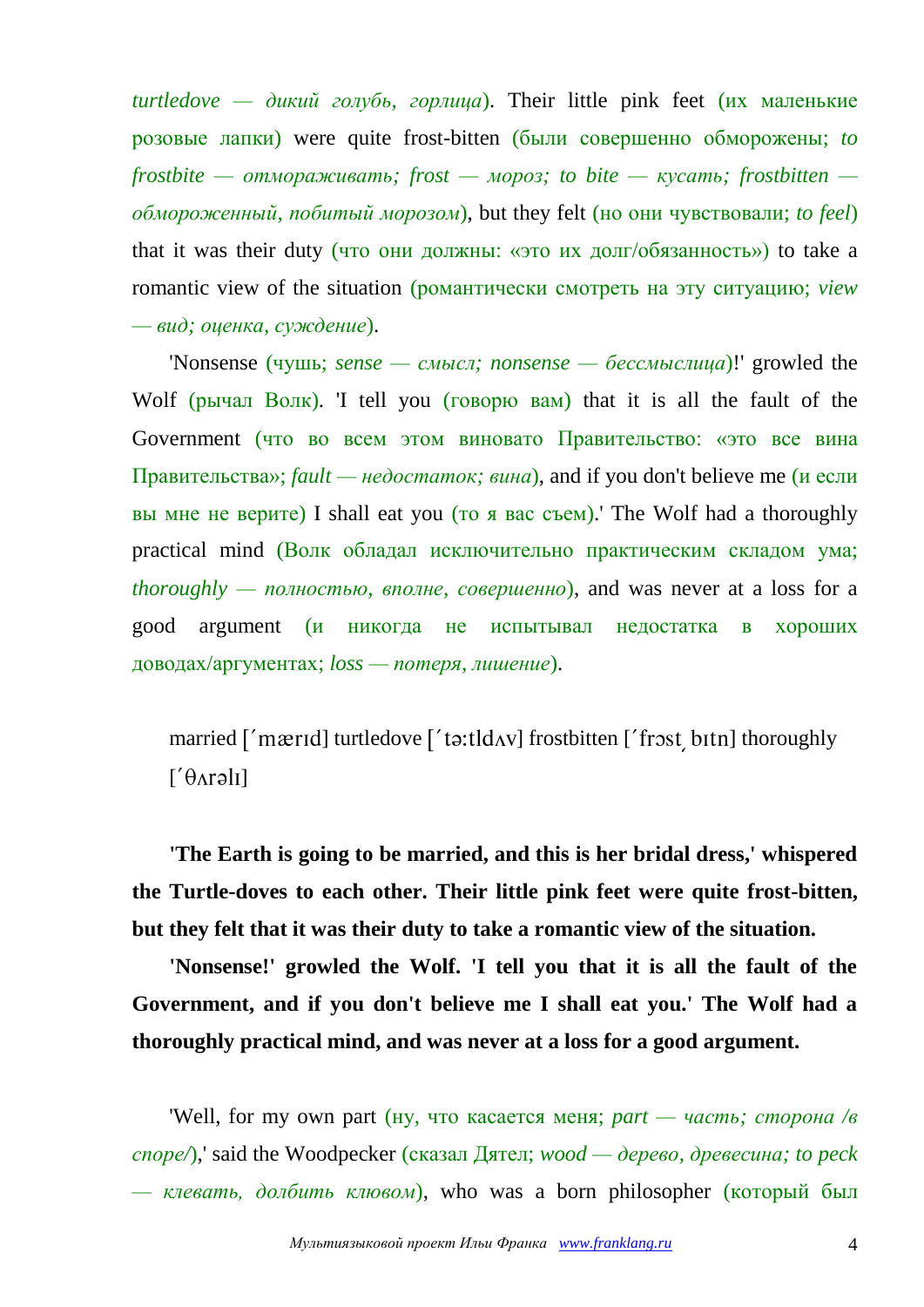прирожденным философом), 'I don't care an atomic theory for explanations (мне не нравится атомистическая теория в качестве объяснений; *to care заботиться; любить, питать интерес к чему-либо; atomic — атомный*). If a thing is so (что есть: «если вещь/явление такое»), it is so (то и есть: «оно и есть такое»), and at present it is terribly cold (а сейчас ужасно холодно; *terrible страшный, ужасный*).'

woodpecker ['wvd peka] philosopher [fi'losafa] explanation  $[eksplə'nelf(ə)n]$ 

**'Well, for my own part,' said the Woodpecker, who was a born philosopher, 'I don't care an atomic theory for explanations. If a thing is so, it is so, and at present it is terribly cold.'**

Terribly cold it certainly was (безусловно, холодно было ужасно; *certainly — определенно*). The little Squirrels (маленькие Белочки), who lived inside the tall fir-tree (которые жили в дупле: «внутри» на высокой ели), kept rubbing each other's noses (постоянно терлись: «продолжали тереться» мордочками друг о друга; *to rub — тереть; nose — нос; морда, рыло животных*) to keep themselves warm (чтобы согреться: «удерживать себя теплыми»), and the Rabbits curled themselves up (и Кролики сворачивались калачиком; *to curl скручивать/ся/, сворачивать/ся/*) in their holes (в своих норках; *hole — дыра; нора, берлога*), and did not venture (и не решались/рисковали) even to look out of doors (даже выглянуть за двери). The only people who seemed to enjoy it (единственные существа, которые, казалось, наслаждались этим = стужей;  $people - $14 \cdot 200$ ,  $100 \cdot 200$  were the great horned Owls (были огромные рогатые$ Совы; *horn — рог; рогатые совы — род сов, обитают во многих частях света, относятся к самым большим совам*). Their feathers were quite stiff with rime (их оперение было совершенно застывшим/жестким от инея), but they did not mind (но они не обращали на это внимания; *to mind — возражать;*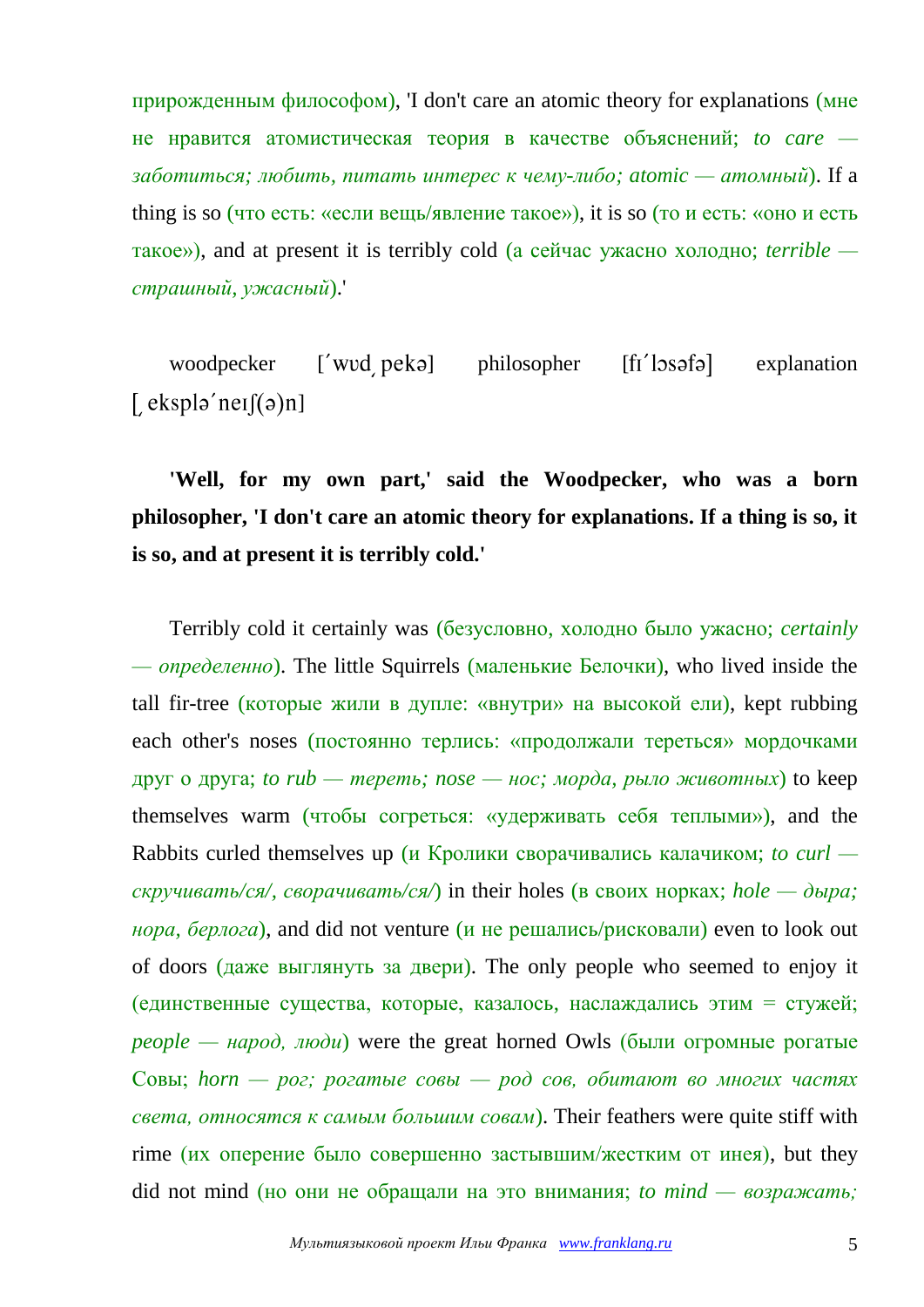*обращать внимание, считаться с чем-либо*), and they rolled their large yellow eyes (и они вращали своими огромными желтыми глазищами; *to roll катать; вертеть, вращать*), and called out to each other (и перекрикивались друг с другом; *to call out — закричать; выкрикивать*) across the forest (через лес), 'Tu-whit (ух; *tu-whit, tu-whit — крики совы*)! Tu-whoo! Tu-whit! Tu-whoo! What delightful weather we are having (какая восхитительная погода стоит: «какую восхитительную погоду мы имеем»)!'

squirrel ['skwIrəl] fir [  $f$ ə: ] venture ['vent [  $\partial$  ] owl [ av ] feather [' $f$ e $\partial$ ə]

**Terribly cold it certainly was. The little Squirrels, who lived inside the tall fir-tree, kept rubbing each other's noses to keep themselves warm, and the Rabbits curled themselves up in their holes, and did not venture even to look out of doors. The only people who seemed to enjoy it were the great horned Owls. Their feathers were quite stiff with rime, but they did not mind, and they rolled their large yellow eyes, and called out to each other across the forest, 'Tu-whit! Tu-whoo! Tu-whit! Tu-whoo! what delightful weather we are having!'**

On and on went the two Woodcutters (двое Дровосеков шли все дальше и дальше; *to go on — идти дальше, продолжать путь*), blowing lustily upon their fingers (сильно дуя на свои пальцы; *lust — вожделение; сильное*  $m$ *желание; lustily — с вожделением; сильно, крепко*), and stamping with their huge iron-shod boots (и притоптывая своими огромными башмаками, подкованными железом; *to stamp — штамповать; топать ногами; to shoe*   $\lambda$ shod $\lambda$  *— обувать; подковывать, подбивать*) upon the caked snow (по затвердевшему снегу; *to cake — затвердевать*). Once they sank into a deep drift (однажды они провалились в глубокий сугроб; *to sink — погружаться;*  $drift$  — *нанос; сугроб*), and came out (и выбрались: «вышли» из него) as white as millers are (такими белыми, какими бывают мельники), when the stones are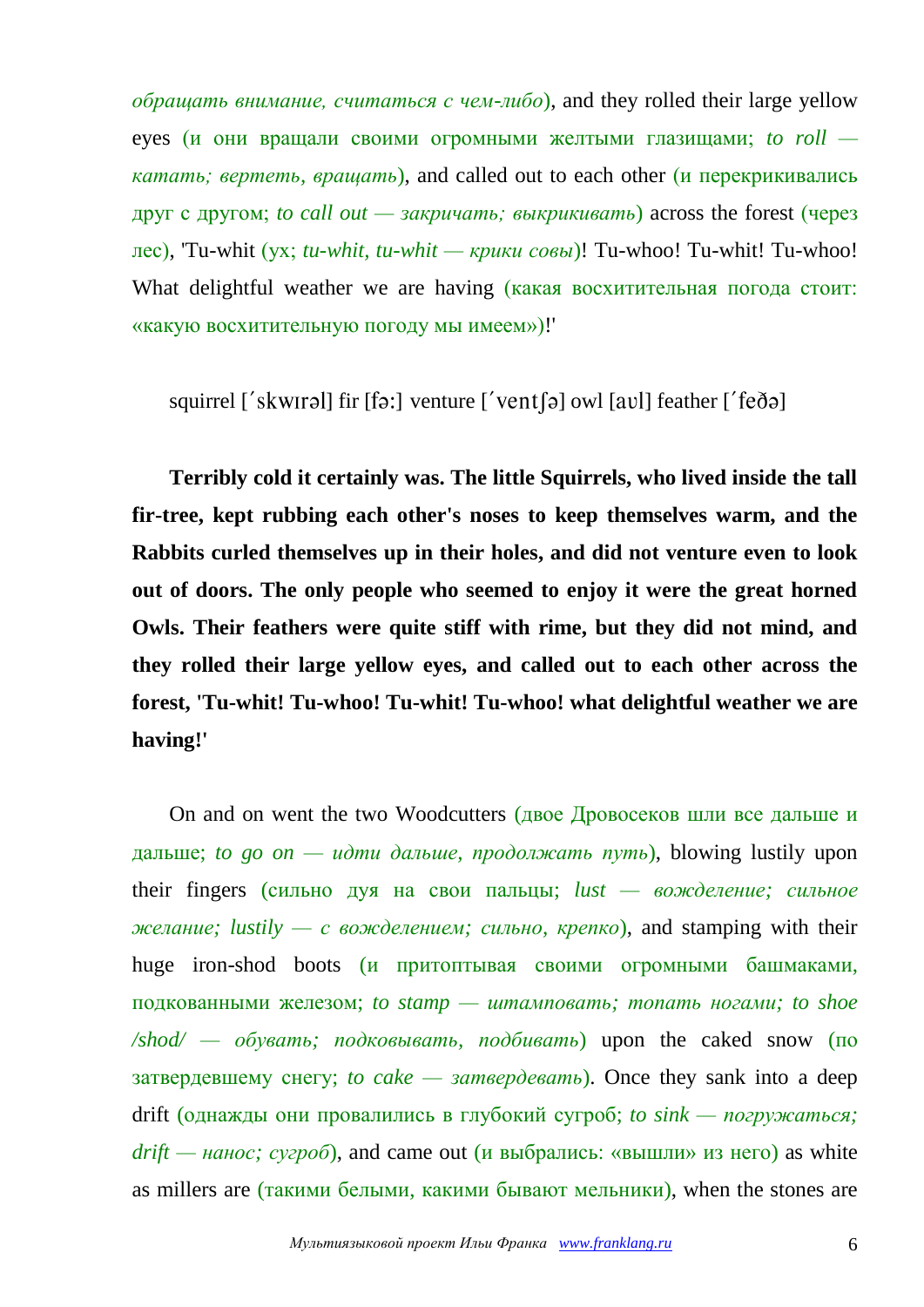grinding (когда жернова мелют /муку/; *stone — камень; жернов; to grind молоть, перемалывать*); and once they slipped on the hard smooth ice (и раз они поскользнулись на твердом гладком льду; *to slip — скользить*) where the marsh-water was frozen (/в том месте/, где замерзла вода из болота; *to freeze замерзать, покрываться льдом*), and their faggots fell out of their bundles (и /их/ хворост вывалился из их вязанок; *to fall — падать; bundle — узел; связка,*   $\epsilon$ язанка), and they had to pick them up (и им пришлось подбирать его) and bind them together again (и снова связывать его); and once they thought (и один раз им показалось; *to think — думать; полагать*) that they had lost their way (что они потеряли /свою/ дорогу = заблудились; *to lose — терять*), and a great terror seized on them (и их охватил сильный ужас; *great — большой; сильный, глубокий — о чувствах*), for they knew (потому как они знали; *to know*) that the Snow is cruel to those (что Снег безжалостен к тем; *cruel — жестокий, безжалостный*) who sleep in her arms (кто спит в его: «ее» объятиях; *arm рука /от плеча до кисти/*).

lustily  $\lceil \cdot \rceil$  lastles  $\lceil \cdot \rceil$  iron  $\lceil \cdot \rceil$  and  $\lceil \cdot \rceil$  and  $\lceil \cdot \rceil$  and  $\lceil \cdot \rceil$  faggot  $\lceil \cdot \rceil$  faggot  $\lceil \cdot \rceil$  bind  $[$ baind] seize  $[si:z]$  cruel  $[$   $kru:ol]$ 

**On and on went the two Woodcutters, blowing lustily upon their fingers, and stamping with their huge iron-shod boots upon the caked snow. Once they sank into a deep drift, and came out as white as millers are, when the stones are grinding; and once they slipped on the hard smooth ice where the marsh-water was frozen, and their faggots fell out of their bundles, and they had to pick them up and bind them together again; and once they thought that they had lost their way, and a great terror seized on them, for they knew that the Snow is cruel to those who sleep in her arms.**

But they put their trust in the good Saint Martin (но они доверились доброму Святому Мартину: «поместили свое доверие в…»; *trust — доверие, вера*), who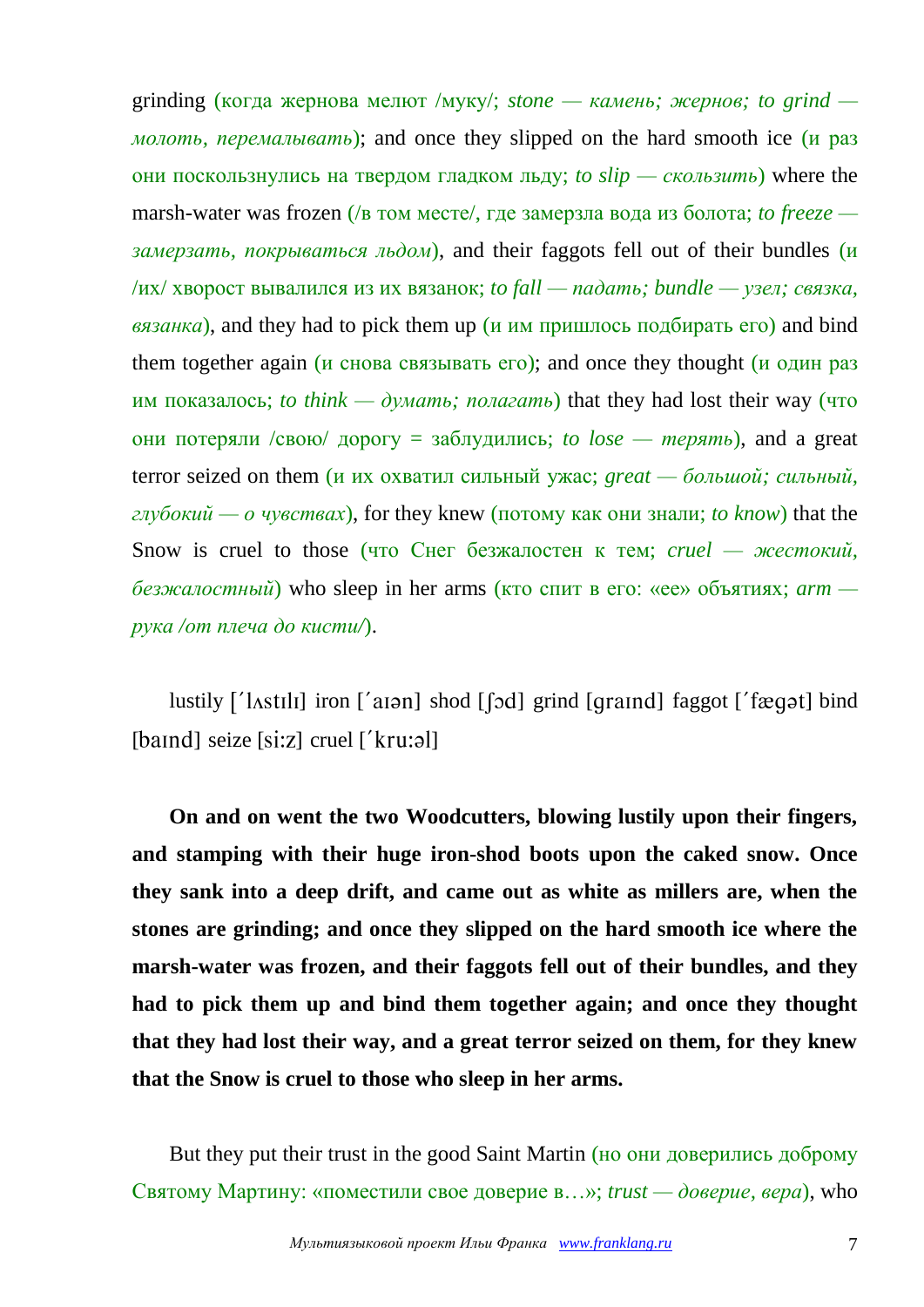watches over all travellers (который оберегает всех путешествующих; *to watch over smb. — наблюдать за кем-либо, охранять кого-либо*), and retraced their steps (и вернулись той же дорогой; *to retrace — возвращаться /по пройденному пути/; step — шаг*), and went warily (и шли осторожно/осмотрительно), and at last they reached the outskirts of the forest (и наконец они добрались до окраины = *опушки* леса; *to reach — протягивать; достигать места назначения*), and saw (и увидели; *to see*), far down in the valley beneath them (далеко внизу в долине /под ними/), the lights of the village (огни той самой деревни) in which they dwelt (в которой они проживали; *to dwell — обитать, жить*).

So overjoyed were they (они были настолько довольны; *to overjoy — очень*  $o6p$ адовать, привести в восторг; over — поверх, сверху; joy — радость) at their deliverance (своим спасением /из леса/; *deliverance — освобождение, избавление; to deliver — освобождать, избавлять*) that they laughed aloud (что они громко рассмеялись), and the Earth seemed to them like a flower of silver (и Земля показалась им похожей на цветок из серебра), and the Moon like a flower of gold (а Луна — похожей на цветок из золота).

warily [ ] outskirt [ ] valley [ ] beneath ] overjoyed [ $ov^2$ d $z$ ord] deliverance  $[$ d $i^{\prime}$ l $iv$  $($ ə $)$ r $($ ə $)$ ns]

**But they put their trust in the good Saint Martin, who watches over all travellers, and retraced their steps, and went warily, and at last they reached the outskirts of the forest, and saw, far down in the valley beneath them, the lights of the village in which they dwelt.**

**So overjoyed were they at their deliverance that they laughed aloud, and the Earth seemed to them like a flower of silver, and the Moon like a flower of gold.**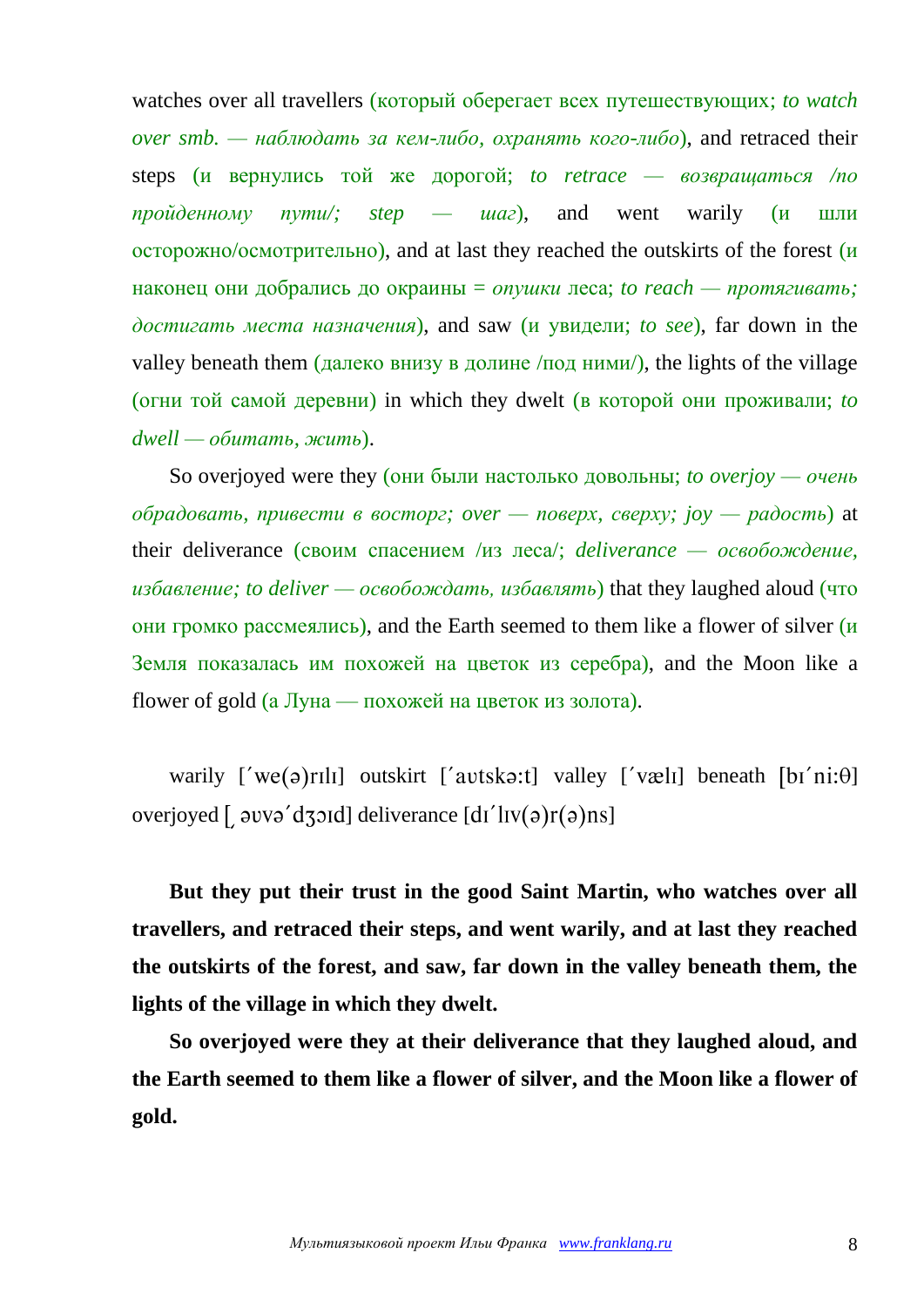Yet, after that they had laughed (однако после того, как они насмеялись) they became sad (они опечалились; *to become — становиться, делаться; sad — печальный*), for they remembered their poverty (потому что они вспомнили о своей бедности), and one of them said to the other (и один из них сказал другому), 'Why did we make merry (чего это мы веселились; *merry — веселый, радостный*), seeing that life is for the rich (ведь жизнь /хороша/ для богатых; *seeing — принимая во внимание, ввиду того, что: «видя»*), and not for such as we are (а не для таких, как мы)? Better that we had died of cold in the forest (лучше бы мы умерли от холода в лесу), or that some wild beast (или чтобы какой-нибудь дикий зверь) had fallen upon us (напал бы на нас; *to fall падать; to fall upon smb. — нападать, набрасываться на кого-либо*) and slain us (и убил бы нас; *to slay — убивать, умерщвлять*).'

'Truly (и то правда: «истинно»; *true — истинный*),' answered his companion (ответил его товарищ), 'much is given to some (некоторым дано многое), and little is given to others (остальным дано мало). Injustice has parcelled out the world (несправедливость поделила мир на части; *just — справедливый; injust — несправедливый; to parcel — делить на части, дробить*), nor is there equal division of aught (и ничего не было поделено поровну; *nor — и... не, также... не; division — деление, разделение; to divide — разделять; aught — нечто,*   $\kappa$ *ое-что; что-нибудь*) save of sorrow (за исключением печалей; *save — кроме*, *за исключением*).'

laugh [ $|a: f|$ ] poverty ['povəti] injustice  $| \text{in}' d \text{z}$  as a parcel ['pa:s( $a$ )] equal  $[i:kwə]$  aught  $[s:t]$ 

**Yet, after that they had laughed they became sad, for they remembered their poverty, and one of them said to the other, 'Why did we make merry, seeing that life is for the rich, and not for such as we are? Better that we had died of cold in the forest, or that some wild beast had fallen upon us and slain us.'**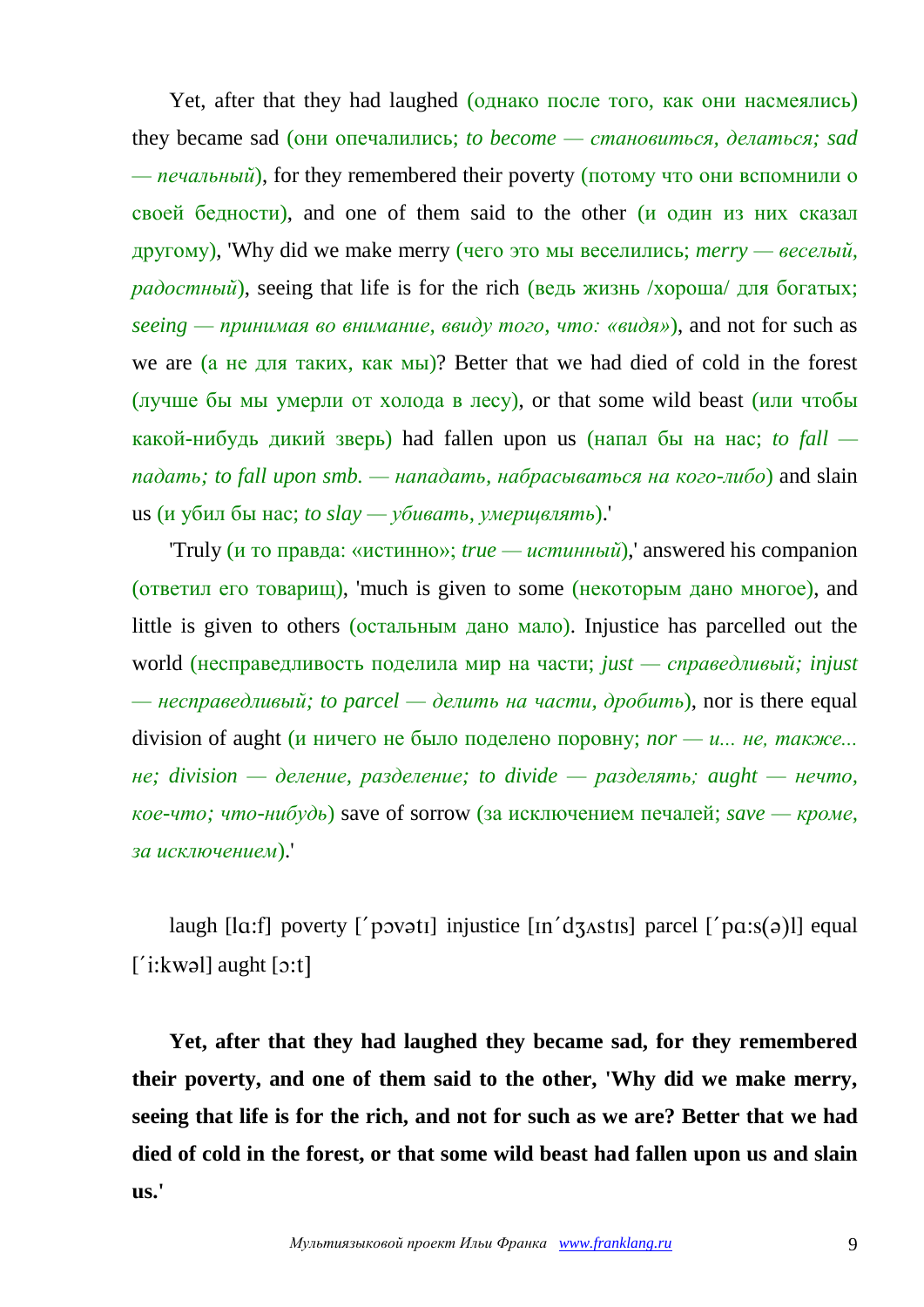**'Truly,' answered his companion, 'much is given to some, and little is given to others. Injustice has parcelled out the world, nor is there equal division of aught save of sorrow.'**

But as they were bewailing (но, пока они сокрушались; *to bewail сокрушаться, сетовать*) their misery to each other (/о/ своих страданиях /друг  $\mu$ ругу/) this strange thing happened (произошла вот какая странная вещь). There fell from heaven (с неба упала; *to fall*) a very bright and beautiful star (очень яркая и красивая звезда). It slipped down the side of the sky (она скользнула вниз по краю неба), passing by the other stars in its course (пролетая мимо других звезд на своем пути; *course* — *бег; курс, направление*), and, as they watched it wondering (и, пока они наблюдали за ней, удивляясь; *to wonder интересоваться, изумляться*), it seemed to them (им показалось, что она) to sink behind a clump of willow-trees (опустилась за ивовой рощей: «зарослями ивовых деревьев»; *clump — слипшаяся масса; глыба, ком; заросли /деревьев, кустарников/*) that stood hard by a little sheepfold (что находилась совсем рядом с небольшой овчарней; *to stand — стоять; находиться, быть расположенным; hard — жесткий, твердый; сильно; близко, рядом, вплотную*) no more than a stone's-throw away (буквально в двух шагах: «не больше, чем на расстоянии, на которое можно бросить камень»; *stone камень; throw — бросание, бросок*).

'Why! there is a crock of gold (ба, это ж горшок с золотом; *crock глиняный кувшин, горшок*) for whoever finds it (для того, кто найдет его; *whoever — кто бы ни, который бы ни; любой*),' they cried (воскликнули они), and they set to and ran (и они бросились бежать; *to set to — энергично браться за что-либо, приступать к чему-либо*), so eager were they for the gold (так им хотелось золота; *eager — страстно стремящийся, жаждущий*).

bewail [bɪ'weɪl] misery ['mɪz(ə)rɪ] stone's-throw ['stəvnz $\theta$ rəv]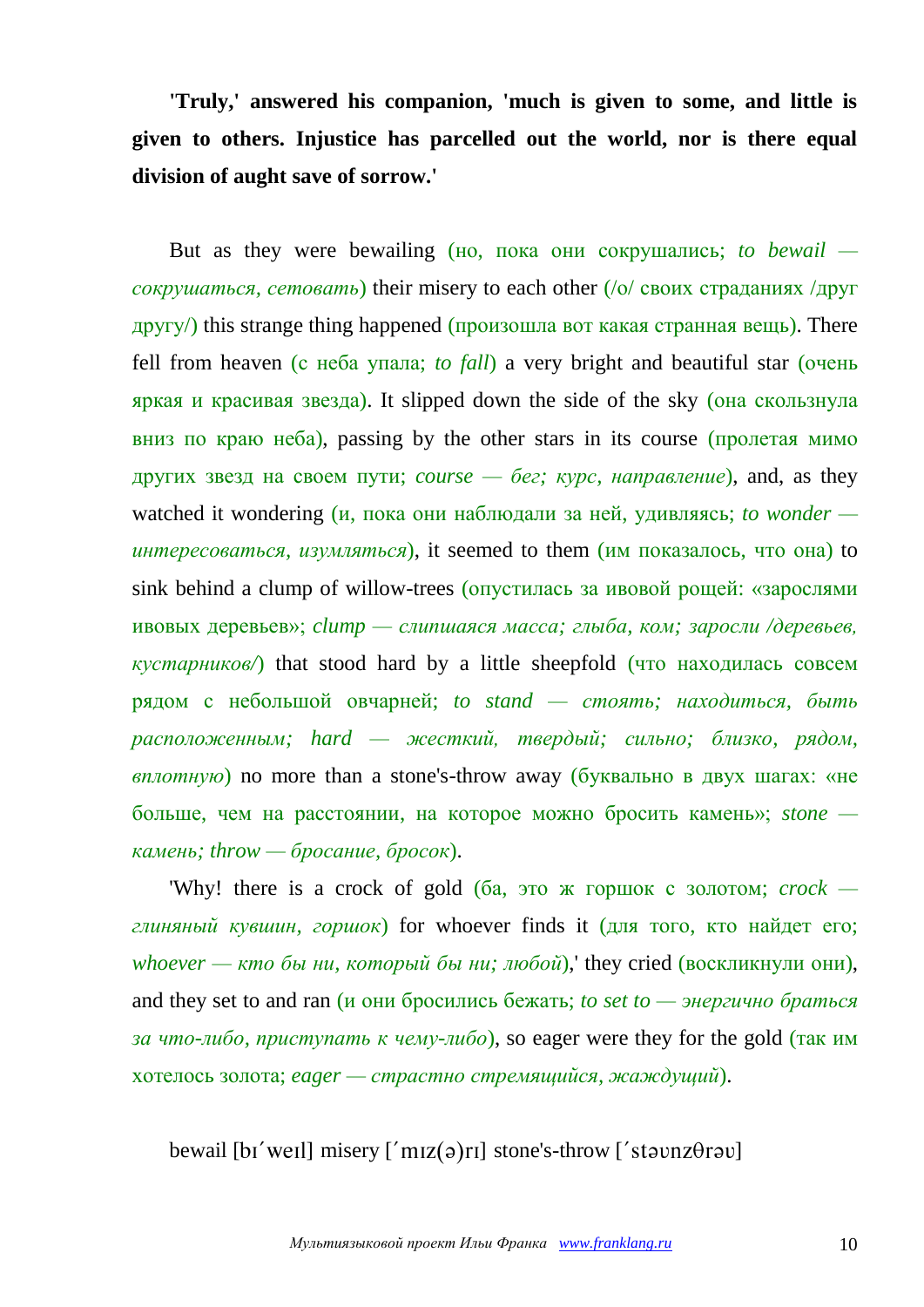**But as they were bewailing their misery to each other this strange thing happened. There fell from heaven a very bright and beautiful star. It slipped down the side of the sky, passing by the other stars in its course, and, as they watched it wondering, it seemed to them to sink behind a clump of willowtrees that stood hard by a little sheepfold no more than a stone's-throw away.**

**'Why! there is a crock of gold for whoever finds it,' they cried, and they set to and ran, so eager were they for the gold.**

And one of them ran faster than his mate (один из них бежал быстрее своего товарища/напарника), and outstripped him (и обогнал его), and forced his way through the willows (и пробился = *с трудом пробежал* сквозь ивовую рощу: «сквозь ивы»; *to force — заставлять; применять силу, брать силой; force*   $cu\bar{a}$ , and came out on the other side (*и* выбежал с другой стороны рощи), and lo (и, смотри-ка; *lo — чу! вот!, слушай!, смотри!*)! there was indeed a thing of gold lying on the white snow (там, действительно, на белом снегу лежал некий золотой предмет). So he hastened towards it (тогда он поспешил к нему), and stooping down (и, склонившись; *to stoop — сутулиться; наклоняться, нагибаться*) placed his hands upon it (положил на него руки; *to place ставить, помещать*), and it was a cloak of golden tissue (и это оказался плащ из золотистой парчи), curiously wrought with stars (причудливо расшитый звездами; *wrought — /арх. книжн./ выделанный; с отделкой, вышивкой /уст.: прич. пр. вр. от to work/*), and wrapped in many folds (и сложенный во много раз: «и завернутый во множество складок»; *to wrap — укутывать, обертывать*).

outstrip [avt'strip] force [fo:s] hasten ['heis( $\vartheta$ )n] tissue ['tifu:, 'tisju:] wrought  $[r \cdot z: t]$  wrapped  $[r \cdot z: t]$ 

**And one of them ran faster than his mate, and outstripped him, and forced his way through the willows, and came out on the other side, and lo!**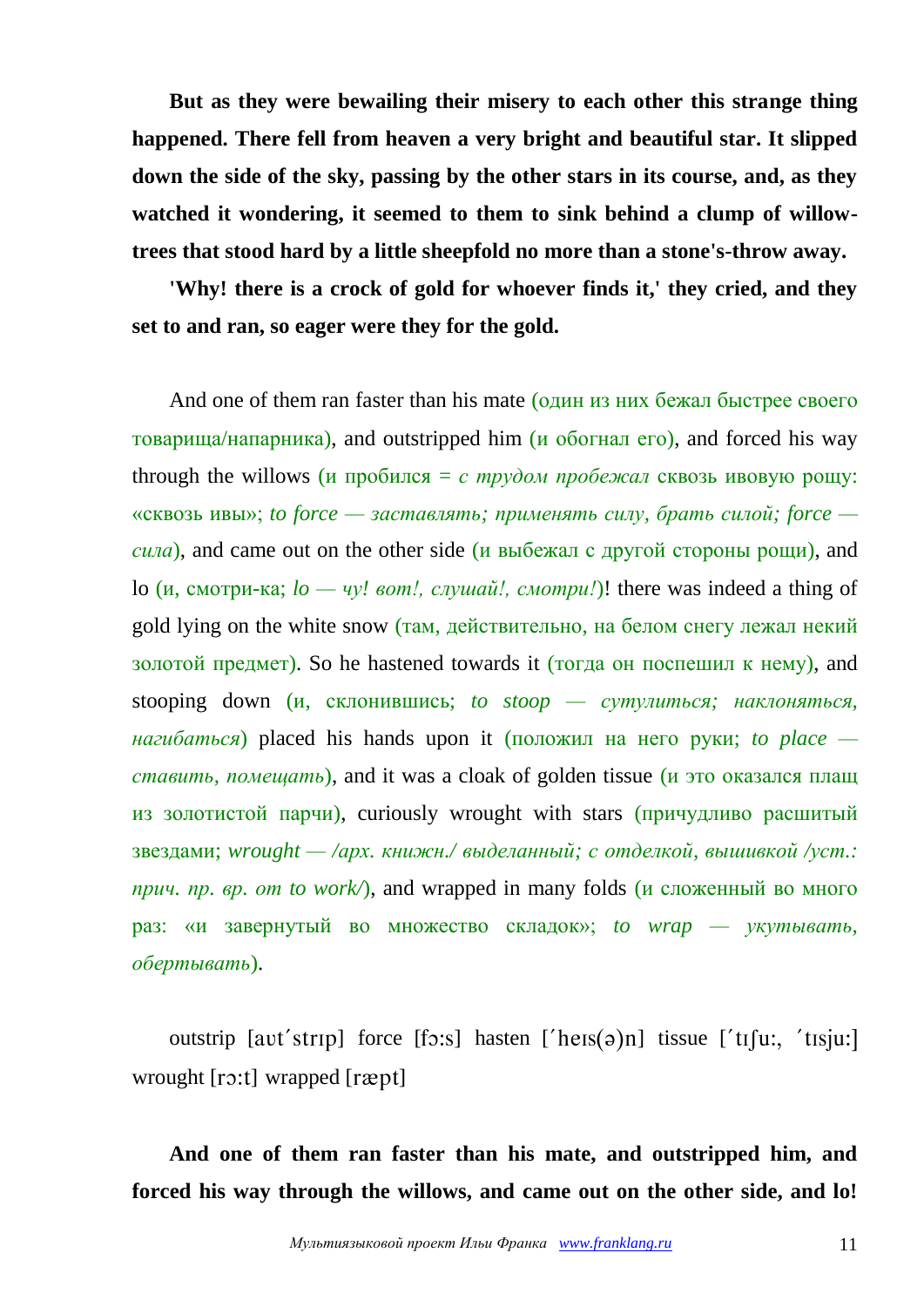**there was indeed a thing of gold lying on the white snow. So he hastened towards it, and stooping down placed his hands upon it, and it was a cloak of golden tissue, curiously wrought with stars, and wrapped in many folds.**

And he cried out to his comrade (*и* он крикнул своему товарищу) that he had found the treasure (что он отыскал/нашел сокровище; *to find*) that had fallen from the sky (что упало с небес), and when his comrade had come up  $(u, \kappa)$ его товарищ подошел), they sat them down in the snow (они уселись на снегу; *to sit down — садиться*), and loosened the folds of the cloak (и развернули складки плаща; *to loosen — ослаблять, развязывать; loose — свободный; незатянутый; неприкрепленный*) that they might divide the pieces of gold (для того, что бы они могли разделить золотые монеты; *piece — кусок; монета*). But, alas (но, увы)! no gold was in it (в нем /плаще/ не было ни золота), nor silver (ни серебра), nor, indeed, treasure of any kind (ни, на самом деле, какоголибо сокровища), but only a little child who was asleep (а был только маленький спящий ребенок: «ребенок, который был спящим = спал»).

comrade  $\lceil \text{'komr}(e) \rceil$  treasure  $\lceil \text{'trez} \rceil$  piece  $\lceil \text{pis} \rceil$ 

**And he cried out to his comrade that he had found the treasure that had fallen from the sky, and when his comrade had come up, they sat them down in the snow, and loosened the folds of the cloak that they might divide the pieces of gold. But, alas! no gold was in it, nor silver, nor, indeed, treasure of any kind, but only a little child who was asleep.**

And one of them said to the other  $(u$  один из них сказал другому): This is a bitter ending (какое горькое/мучительное окончание) to our hope (нашей надежды), nor have we any good fortune (и нет нам удачи/счастья), for what doth a child profit to a man (ибо чем может ребенок быть полезен /взрослому/ человеку/мужчине; *doth = does; to profit — приносить пользу, быть*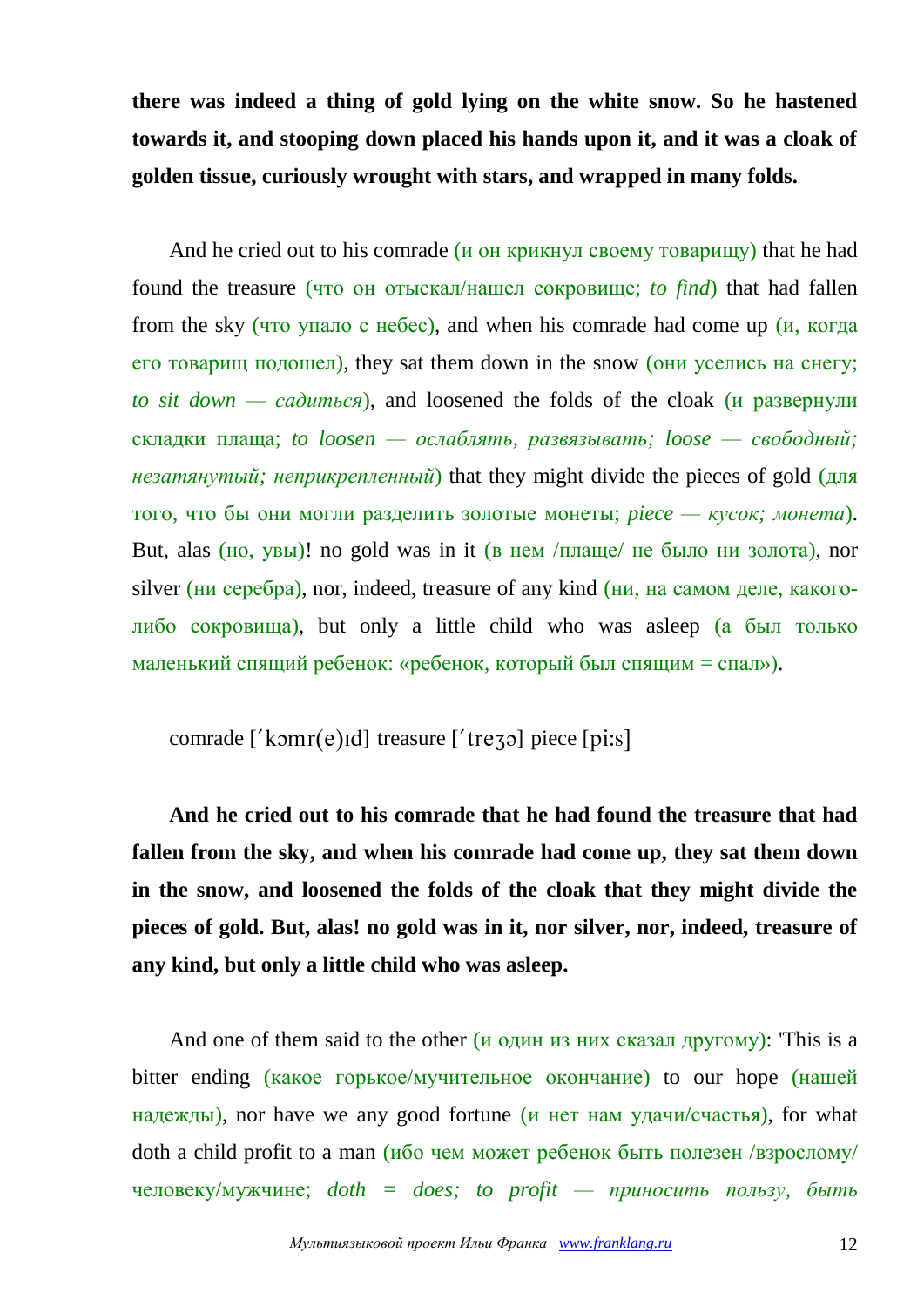$n$ *олезным*)? Let us leave it here (давай оставим его здесь), and go our way (и пойдем своей дорогой), seeing that we are poor men (поскольку мы бедные люди), and have children of our own  $(\mu \nu)$  нас есть собственные дети) whose bread we may not give to another (чей хлеб мы не должны отдавать другому /ребенку/).'

But his companion answered him (но его товарищ ответил ему): 'Nay, but it were an evil thing (ну уж нет, это было бы злым/очень плохим делом) to leave the child to perish here (оставить ребенка погибать здесь) in the snow (в снегу), and though I am as poor as thou art  $(u, x$  *x*ors я так же беден, как и ты; *thou art* = *you are; thou — /уст./ ты /thee — тебя, thy — твой, this is thine — это твое/*), and have many mouths to feed  $(N \vee N)$  меня много ртов, которых я должен кормить), and but little in the pot (а в котелке пусто: «но немного в котелке»), yet will I bring it home with me (все же я возьму: «принесу» его с собой домой), and my wife shall have care of it (и моя жена позаботится о нем).'

fortune  $[$  fo:t $[(a)$ n] bread [bred] perish  $[$  perif]

**And one of them said to the other: 'This is a bitter ending to our hope, nor have we any good fortune, for what doth a child profit to a man? Let us leave it here, and go our way, seeing that we are poor men, and have children of our own whose bread we may not give to another.'**

**But his companion answered him: 'Nay, but it were an evil thing to leave the child to perish here in the snow, and though I am as poor as thou art, and have many mouths to feed, and but little in the pot, yet will I bring it home with me, and my wife shall have care of it.'**

So very tenderly he took up the child (и вот: «так /что/» он очень нежно поднял ребенка /на руки/), and wrapped the cloak around it (и завернул его в плащ: «и обернул плащ вокруг него») to shield it from the harsh cold (чтобы защитить его от жестокого мороза; *shield — щит; to shield — заслонять,*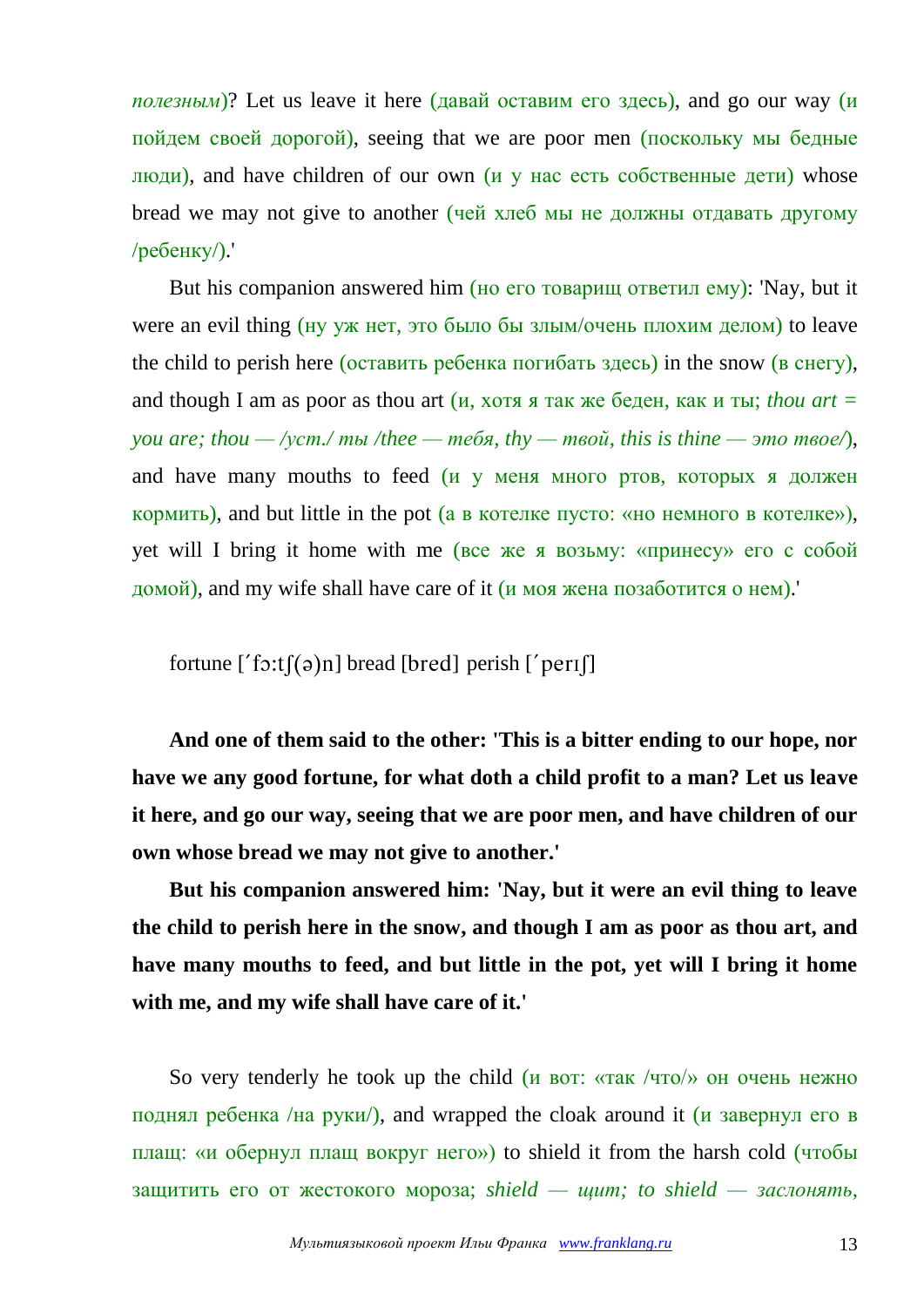*защищать; покрывать, укрывать; harsh — грубый /на ощупь/; суровый, резкий /о климате/*), and made his way down the hill to the village (и пошел вниз /с холма/ в деревню), his comrade marvelling much (/при том, что/ его товарищ весьма: «много» дивился; *to marvel — дивиться, изумляться*) at his foolishness (его глупости/безрассудству; *foolish — глупый; безрассудный*) and softness of heart (и доброте /его/ сердца; *soft — мягкий; добрый, кроткий*).

And when they came to the village  $(u, \kappa)$  когда они пришли в деревню), his comrade said to him (его товарищ сказал ему), Thou hast the child (у тебя ребенок; *thou hast = you have*), therefore give me the cloak (поэтому отдай мне плащ), for it is meet that we should share (так как нам подобает делиться; *meet — /арх./ подобающий, подходящий; to share — делить, распределять*).'

But he answered him (но тот ответил ему): 'Nay, for the cloak is neither mine nor thine (нет, потому что этот плащ — не мой и не твой; *thine = yours*), but the child's only (а только ребенка),' and he bade him Godspeed (и он пожелал ему удачи; *Godspeed — пожелание удачи, успеха; to bid smb. Godspeed говорить кому-либо «Бог в помощь»; to bid — предлагать; приказывать; приглашать; выражать ритуальные пожелания при встрече, прощании и т.*   $n$ ), and went to his own house and knocked (пошел к собственному дому и постучался).

tenderly ['tendəli] child [t[aild] marvel ['ma: $v(a)$ ]] foolishness ['fu:li[nis]  $\gcd$ -speed  $\lceil$  qod'spi:d]

**So very tenderly he took up the child, and wrapped the cloak around it to shield it from the harsh cold, and made his way down the hill to the village, his comrade marvelling much at his foolishness and softness of heart.**

**And when they came to the village, his comrade said to him, 'Thou hast the child, therefore give me the cloak, for it is meet that we should share.'**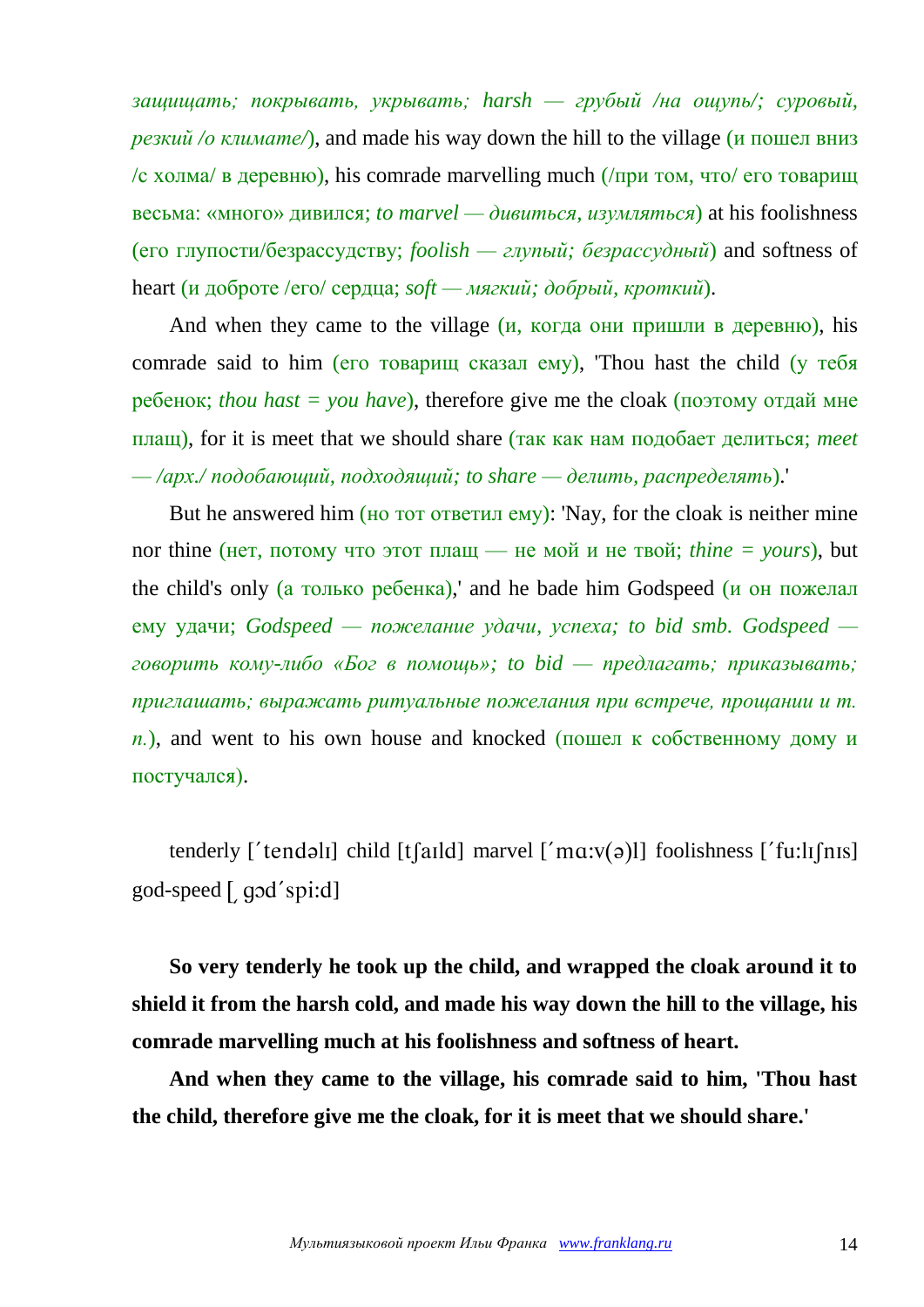**But he answered him: 'Nay, for the cloak is neither mine nor thine, but the child's only,' and he bade him Godspeed, and went to his own house and knocked.**

And when his wife opened the door (и когда его жена открыла дверь) and saw that her husband had returned safe to her (и увидела, что ее муж благополучно вернулся к ней; *safe — безопасный, надежный; невредимый*), she put her arms round his neck (она обвила его шею руками: «положила свои руки вокруг его шеи») and kissed him (и поцеловала его), and took from his back the bundle of faggots (и сняла с его спины вязанку хвороста), and brushed the snow off his boots (и смахнула снег с его башмаков; *to brush — чистить щеткой; удалять, счищать что-либо; brush — щетка*), and bade him come in (и пригласила его войти /в дом/; *to bid — приглашать; выражать ритуальные пожелания при встрече, прощании и т. п.*).

But he said to her (но он сказал ей), 'I have found something in the forest (я кое-что нашел в лесу; *to find*), and I have brought it to thee (и я принес это тебе; *to bring; to thee = to you*) to have care of it (чтобы ты позаботилась об этом),' and he stirred not from the threshold (и он остался стоять: «не шелохнулся» у порога: «с порога»; *to stir — шевелить/ся/, двигать/ся/*).

return  $[r'_1$  ta:n brought  $[br_3:1]$  stir  $[st_3:1]$  threshold  $[1]$   $[0]$   $[1]$   $[0]$ 

**And when his wife opened the door and saw that her husband had returned safe to her, she put her arms round his neck and kissed him, and took from his back the bundle of faggots, and brushed the snow off his boots, and bade him come in.**

**But he said to her, 'I have found something in the forest, and I have brought it to thee to have care of it,' and he stirred not from the threshold.**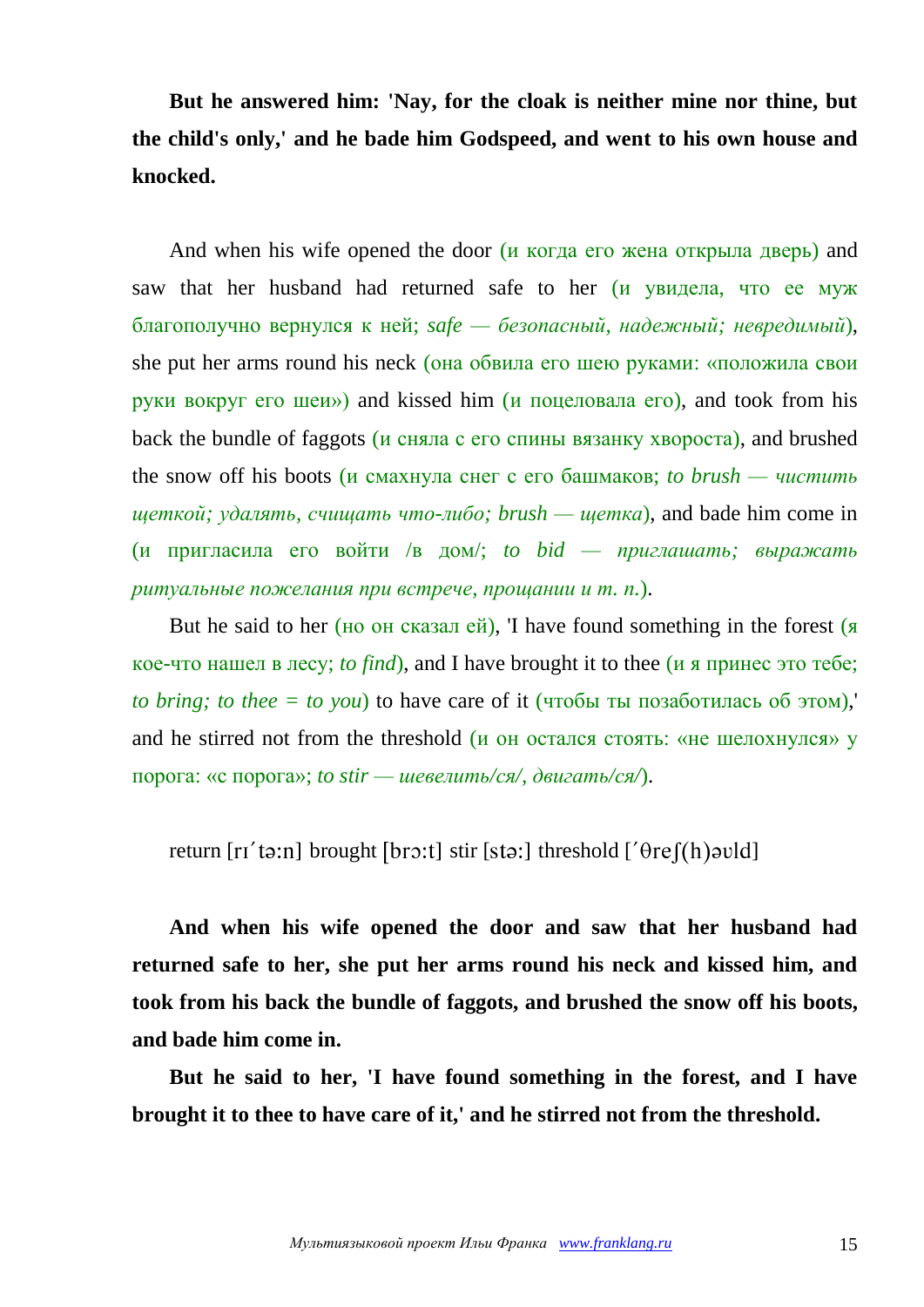'What is it (что это)?' she cried (воскликнула она). 'Show it to me (покажи мне), for the house is bare (потому как дом наш пустой; *bare — голый; пустой*), and we have need of many things (и мы нуждаемся во множестве вещей; *need — надобность, нужда*).' And he drew the cloak back (и он откинул /край/ плаща; *to draw back — отодвигать, отводить назад; to draw тащить*), and showed her the sleeping child (и показал ей спящего ребенка).

'Alack, goodman (ах: «увы», муж мой; *goodman — арх. глава семьи, /шотл. арх./ муж*)!' she murmured (прошептала она; *to murmur — шептать; бормотать; to murmur against smth. — ворчать, роптать против чего-либо*), 'have we not children of our own (разве у нас нет наших собственных детей), that thou must needs bring a changeling (что тебе непременно надо было принести подкидыша; *must needs — /разг./ по необходимости, обязательно, changeling — ребенок, подкинутый эльфами взамен похищенного, подмененное дитя; to change — менять*) to sit by the hearth (чтобы /он/ сидел у очага)? And who knows (и кто знает) if it will not bring us bad fortune (не принесет ли он нам несчастья; *bad fortune — неудача, невезение: «плохая удача»*)? And how shall we tend it (и как же нам о нем заботиться; *to tend ухаживать, присматривать*)?' And she was wroth against him (и она разгневалась на мужа; *wroth — разгневанный, гневный*).

bare [beə] changeling ['t [elnd3lln] hearth [h $a:\theta$ ]

**'What is it?' she cried. 'Show it to me, for the house is bare, and we have need of many things.' And he drew the cloak back, and showed her the sleeping child.**

**'Alack, goodman!' she murmured, 'have we not children of our own, that thou must needs bring a changeling to sit by the hearth? And who knows if it will not bring us bad fortune? And how shall we tend it?' And she was wroth against him.**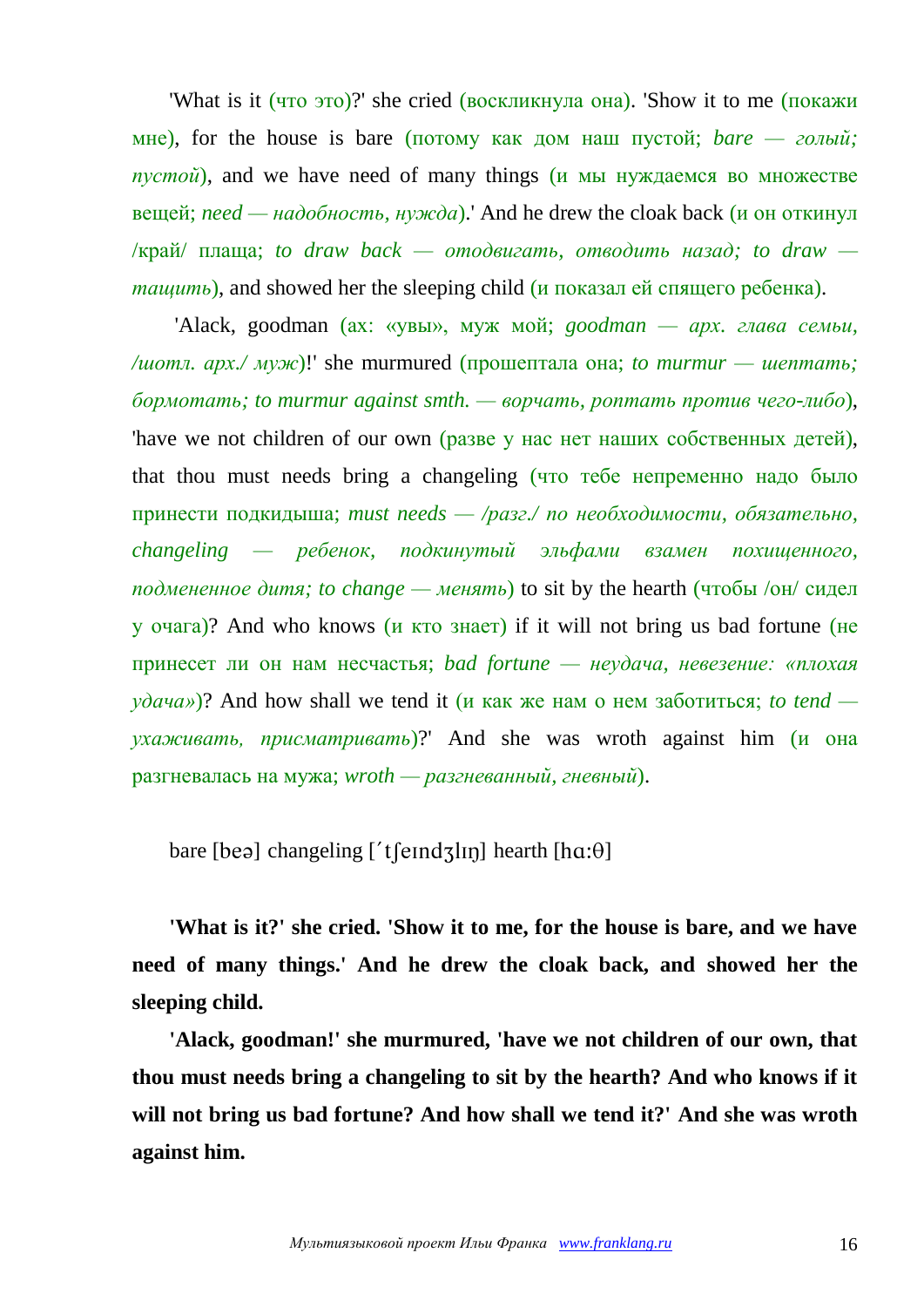'Nay, but it is a Star-Child (нет, это же Звездный Мальчик),' he answered (ответил он); and he told her (и он рассказал ей; *to tell*) the strange manner of the finding of it (о том, каким необычном способом он был найден: «странный способ нахождения его»).

But she would not be appeased (но она не хотела быть успокоенной  $=$ никак не могла успокоиться; *to appease — успокаивать, умиротворять*), but mocked at him (и насмехалась над ним), and spoke angrily, and cried (и говорила сердито, и кричала; *anger — гнев, раздражение*): 'Our children lack bread (нашим детям не хватает хлеба; *lack — недостаток, нужда; отсутствие; to lack — не хватать, недоставать*), and shall we feed the child of another (и мы еще должны кормить чужого ребенка: «ребенка другого /человека/»)? Who is there who careth for us (кто же позаботится о нас)? And who giveth us food (кто накормит нас: «даст нам пищу»)?

'Nay, but God careth for the sparrows even (ну, Бог заботится даже о воробьях; *careth /арх./ = cares*), and feedeth them (и дает им пищу),' he answered (ответила он).

'Do not the sparrows die of hunger (а разве воробьи не умирают от голода) in the winter (зимой)?' she asked (спросила она). 'And is it not winter now (а сейчас разве не зима)?'

appease  $\lceil 2 \rceil$  sparrow  $\lceil 3 \rceil$  sparrow  $\lceil 3 \rceil$  hunger  $\lceil 3 \rceil$  hanger

**'Nay, but it is a Star-Child,' he answered; and he told her the strange manner of the finding of it.**

**But she would not be appeased, but mocked at him, and spoke angrily, and cried: 'Our children lack bread, and shall we feed the child of another? Who is there who careth for us? And who giveth us food?'**

**'Nay, but God careth for the sparrows even, and feedeth them,' he answered.**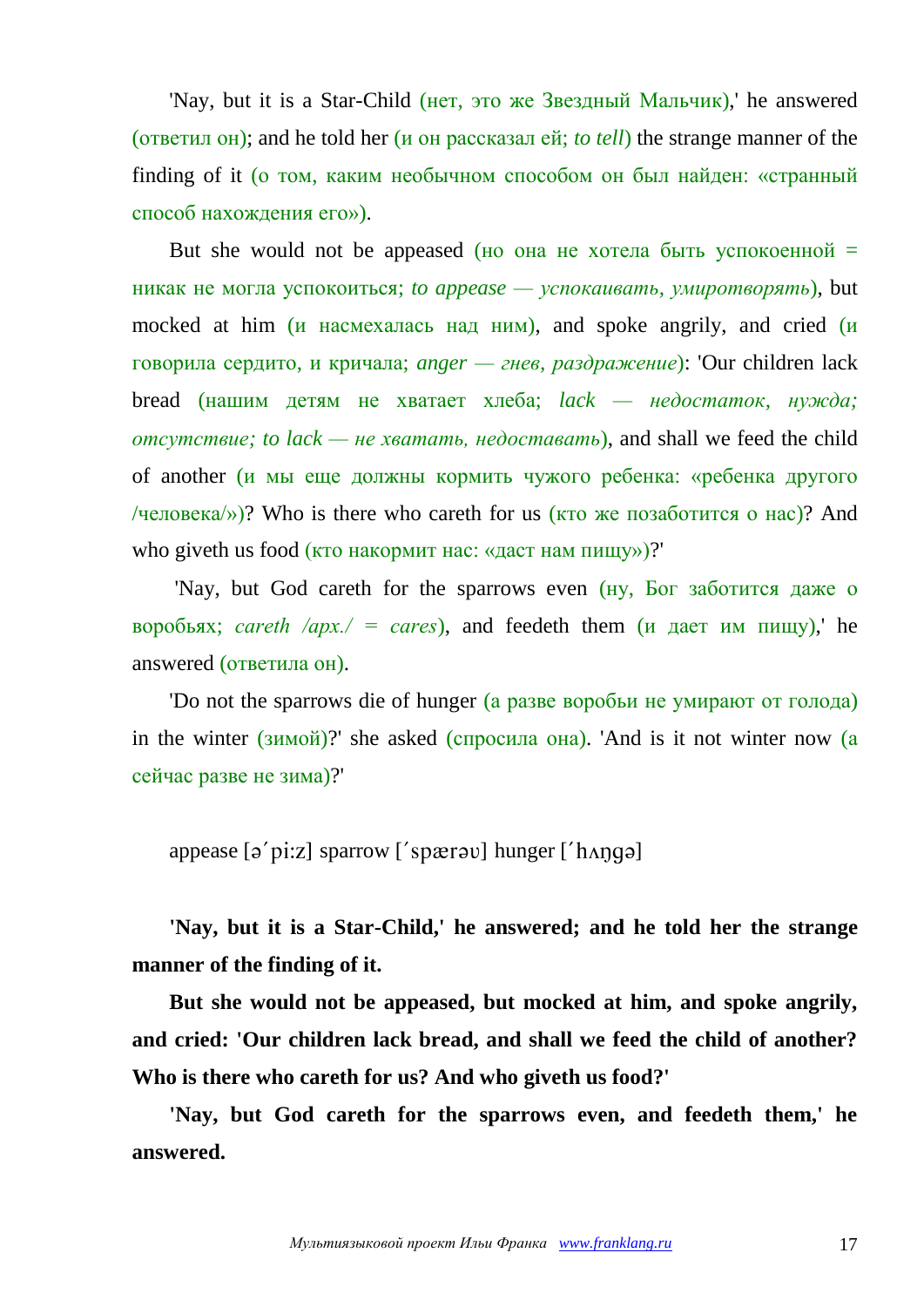## **'Do not the sparrows die of hunger in the winter?' she asked. 'And is it not winter now?'**

And the man answered nothing (но муж ничего не ответил), but stirred not from the threshold (но не двинулся от порога).

And a bitter wind (и жгучий ветер; *bitter — горький; мучительный, резкий*) from the forest (из леса) came in through the open door (ворвался сквозь открытую дверь), and made her tremble (и заставил ее дрожать; *to tremble дрожать, трястись*), and she shivered (и она затряслась /от холода/; *to shiver — дрожать, вздрагивать*), and said to him (и сказала ему): 'Wilt thou not close the door (не закроешь ли ты дверь; *wilt thou = will you*)? There cometh a bitter wind into the house (в дом идет =  $\partial$ *yem* резкий ветер), and I am cold (и я замерзла: «я холодная»).'

'Into a house (в том дом) where a heart is hard (где жестокое сердце; *hard твердый, жесткий; безжалостный, жестокий*) cometh there not always a bitter wind (не задувает ли всегда студеный ветер)?' he asked (спросил он). And the woman answered him nothing (а жена не ответила ему ничего), but crept closer to the fire (но пододвинулась поближе к огню = к очагу; *to creep ползти, красться*).

tremble  $[$ 'tremb $(a)$ l $]$  shiver  $[$ ' $[$ Iv $a]$  heart $[ha:t]$ 

**And the man answered nothing, but stirred not from the threshold.**

**And a bitter wind from the forest came in through the open door, and made her tremble, and she shivered, and said to him: 'Wilt thou not close the door? There cometh a bitter wind into the house, and I am cold.'**

**'Into a house where a heart is hard cometh there not always a bitter wind?' he asked. And the woman answered him nothing, but crept closer to the fire.**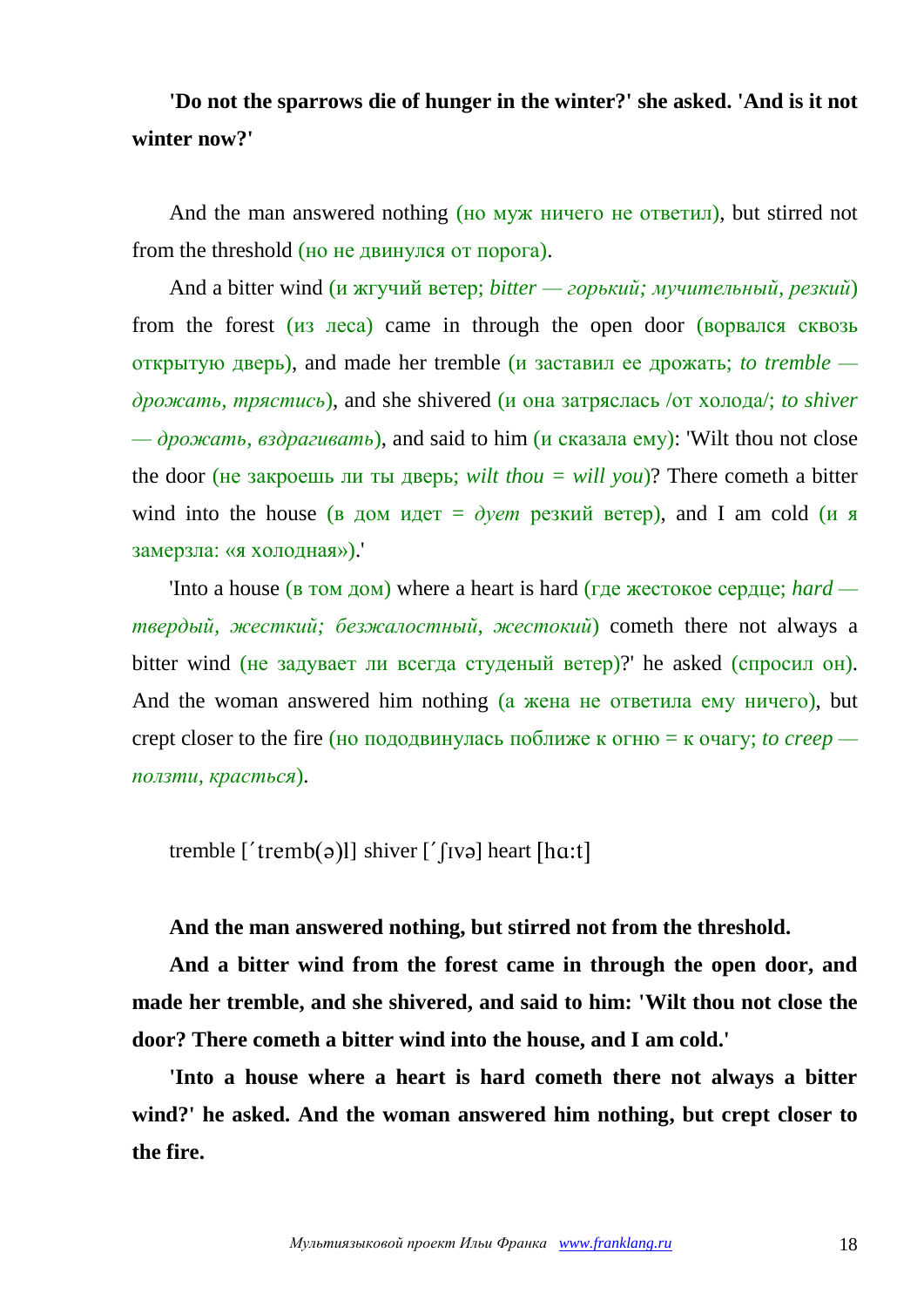And after a time (спустя некоторое время) she turned round and looked at him (она обернулась и взглянула на него), and her eyes were full of tears (и глаза ее были полны слез). And he came in swiftly (тогда он поспешно вошел в /дом/), and placed the child in her arms (и положил ребенка ей на руки; *to place — помещать*), and she kissed it (и она поцеловала ребенка), and laid it in a little bed (и положила его в маленькую кроватку; *to lay — класть, положить*) where the youngest of their own children was lying (где лежал самый младший из их собственных детей*; to lie — лежать*). And on the morrow (и на следующий день; *morrow — /уст./ утро; /книжн./ завтра*) the Woodcutter took the curious cloak of gold (Дровосек взял изящный плащ из золотой /парчи/: «из золота»; *curious — любопытный; изящный, изысканный*) and placed it in a great chest ( $\mu$  положил его в большой сундук), and a chain of amber (а цепочку  $= 6y c_{bl}$  из янтаря) that was round the child's neck (что были на шее у ребенка: «вокруг шеи ребенка») his wife took (взяла его жена) and set it in the chest also (и также положила их в сундук; *to set — устанавливать, ставить, помещать, класть*).

tear [ ] morrow [ ] curious [ ] amber [ ]

**And after a time she turned round and looked at him, and her eyes were full of tears. And he came in swiftly, and placed the child in her arms, and she kissed it, and laid it in a little bed where the youngest of their own children was lying. And on the morrow the Woodcutter took the curious cloak of gold and placed it in a great chest, and a chain of amber that was round the child's neck his wife took and set it in the chest also.**

So the Star-Child was brought up (таким образом Звездный Мальчик рос: «был выращиваемым»; *to bring up — воспитывать, растить*) with the children of the Woodcutter (с детьми Дровосека), and sat at the same board with them (и сидел с ними за одним столом; *board — доска; стол /обеденный/*), and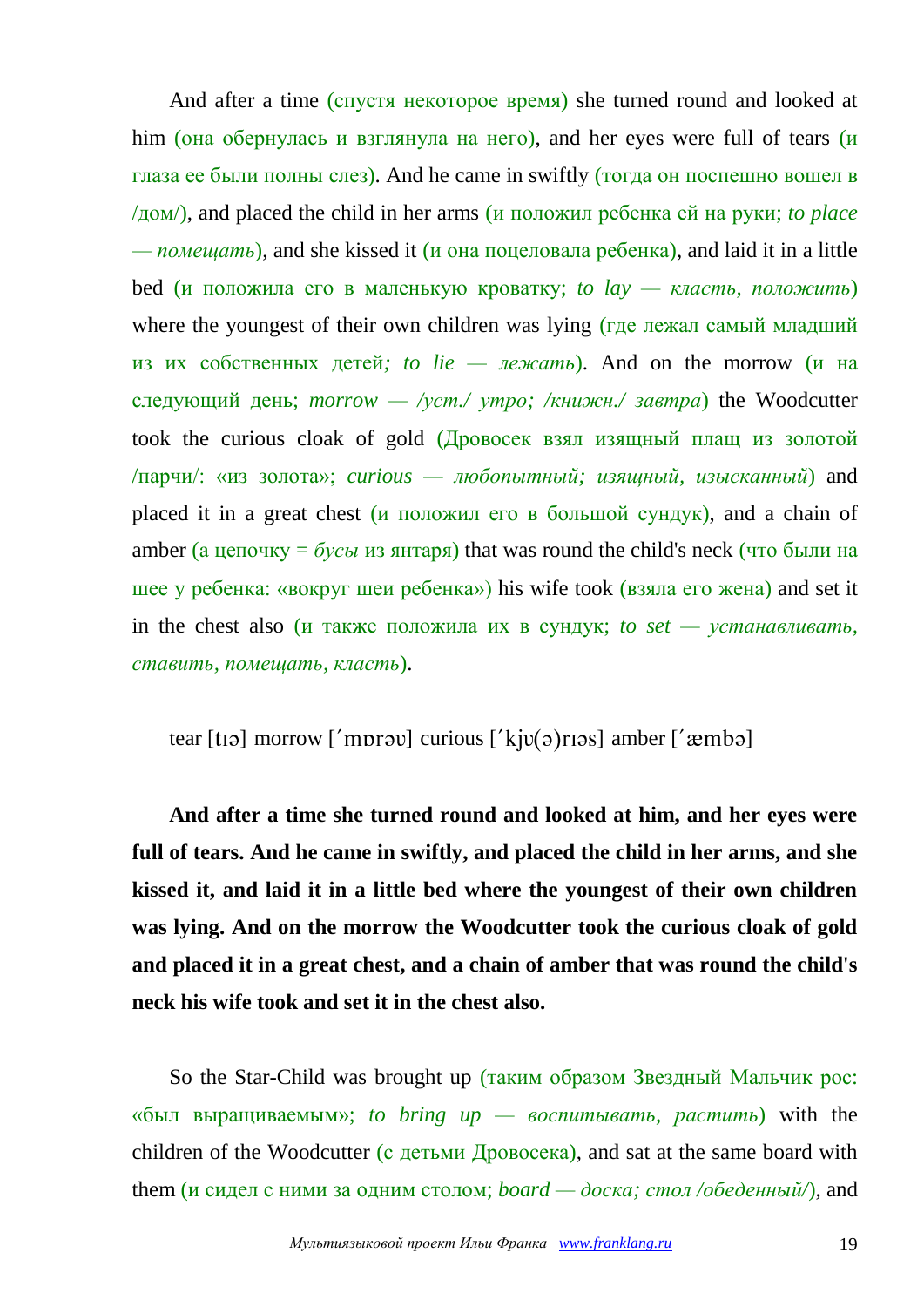was their playmate (и был товарищем в их играх; *playmate — товарищ детских игр*). And every year (*и* с каждым годом) he became more beautiful to look at (на него становилось все приятнее смотреть = он становился все красивее; *to become — делаться, становиться*), so that all those who dwelt in the village (так что все те, кто проживал в деревне; *to dwell*) were filled with wonder (изумлялись/удивлялись: «были переполнены удивлением»; *to fill наполнять, переполнять*), for, while they were swarthy and black-haired (оттого, что в то время как все они были смуглы и черноволосы), he was white and delicate as sawn ivory (он был бел и нежен, как распиленная слоновая кость; *delicate — утонченный; хрупкий, нежный; to saw — пилить, распиливать*), and his curls were like (и его локоны были похожи; *curl — локон, завиток*) the rings of the daffodil (на завитки /бледно-желтого/ нарцисса; *ring — кольцо*). His lips, also, were like (его губы также = *а его губы* были похожи) the petals of a red flower (на лепестки красного цветка), and his eyes were like violets (и его глаза были похожи на фиалки) by a river of pure water (/что растут/ у реки с чистой водой), and his body like the narcissus of a field (и его тело было похоже  $/$ на стебель/ нарцисса  $/$ растущего $/$  в поле) where the mower comes not (куда не приходит косец; *to mow — косить, жать; mower — косец*).

swarthy ['swo: $\delta I$ ] delicate ['delikit] ivory ['aiv(a)ri] daffodil ['dæfadil] narcissus  $[na:$ 'sisəs $]$  mower  $[$ 'məvə $]$ 

**So the Star-Child was brought up with the children of the Woodcutter, and sat at the same board with them, and was their playmate. And every year he became more beautiful to look at, so that all those who dwelt in the village were filled with wonder, for, while they were swarthy and black-haired, he was white and delicate as sawn ivory, and his curls were like the rings of the daffodil. His lips, also, were like the petals of a red flower, and his eyes were like violets by a river of pure water, and his body like the narcissus of a field where the mower comes not.**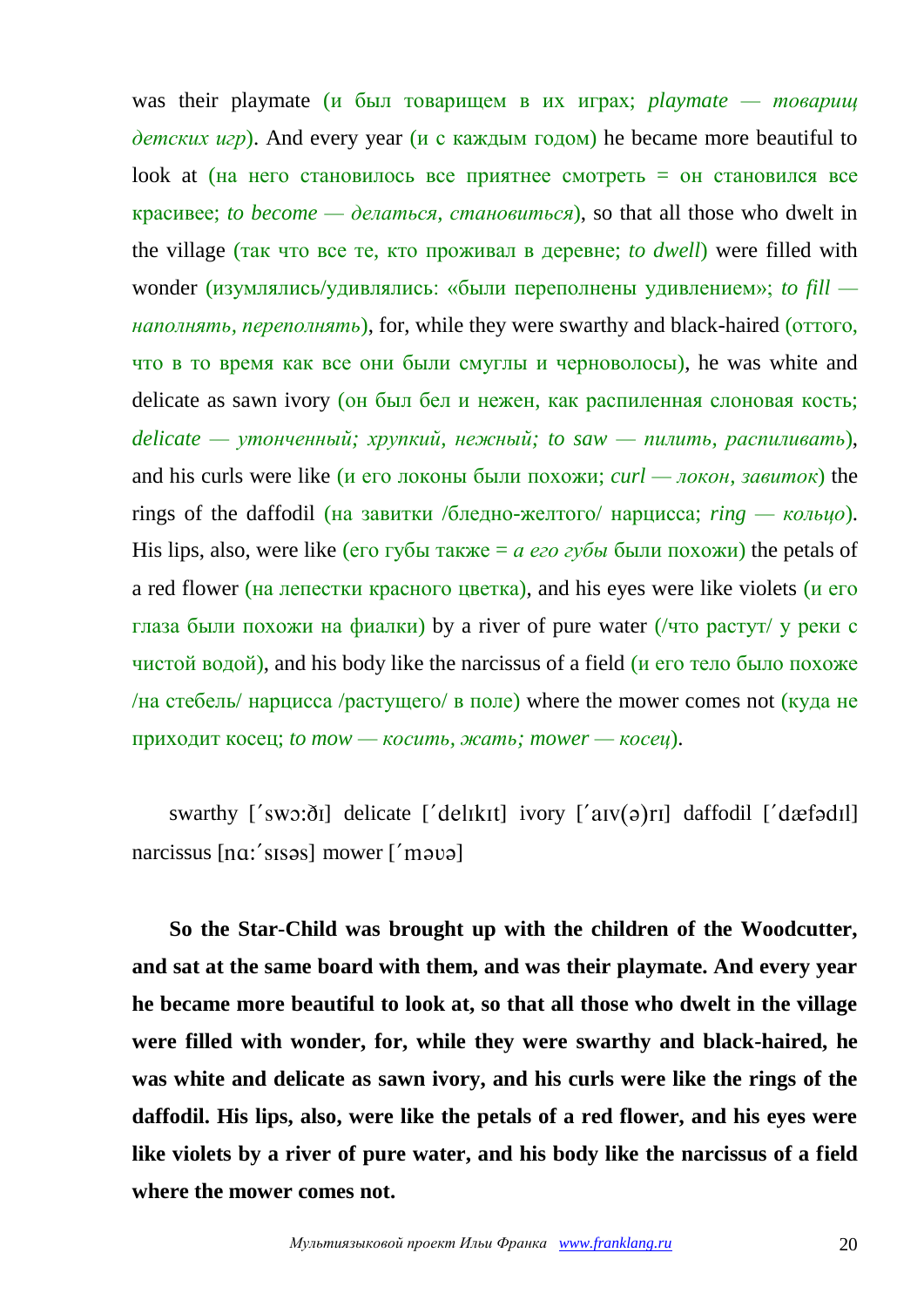Yet did his beauty work him evil (и все же его красота сослужила ему плохую службу; *evil — зло, порок*). For he grew proud, and cruel, and selfish (потому как он вырос гордым, и жестоким, и эгоистичным). The children of the Woodcutter (детей Дровосека), and the other children of the village (и других детей из деревни), he despised (он презирал), saying that they were of mean parentage (говоря, что они были низкого происхождения; *mean посредственный; низкого происхождения; parentage — отцовство, материнство, происхождение; parent — родитель, родительница*), while he was noble (в то время как он был благородный = благородного происхождения), being sprang from a Star (так как он был отпрыском Звезды; *to spring — прорастать; всходить; давать побеги; происходить, быть*   $omnpucxom$ , and he made himself master over them  $(\mu$  on сделал себя хозяином/господином над ними; *master — хозяин, владелец, господин*), and called them his servants (и называл их своими слугами).

beauty ['bju:tɪ] evil  $[i: v(a)]$ ] despise  $[dis' pair]$  parentage  $[i'pe(a)$ rantidz master  $\lceil \text{'}max:1 \rceil$  servant  $\lceil \text{'}s \rceil$  servant  $\lceil \text{'}s \rceil$ 

**Yet did his beauty work him evil. For he grew proud, and cruel, and selfish. The children of the Woodcutter, and the other children of the village, he despised, saying that they were of mean parentage, while he was noble, being sprang from a Star, and he made himself master over them, and called them his servants.**

No pity had he for the poor (у него не было жалости к бедным; *pity жалость, сострадание*), or for those (или к тем) who were blind (кто был слепым) or maimed (или калечным; *to maim — калечить, увечить*) or in any way afflicted (или был каким-либо другим образом увечен: «поражен болезнью»; *to afflict — огорчать; поражать /о болезни/*), but would cast stones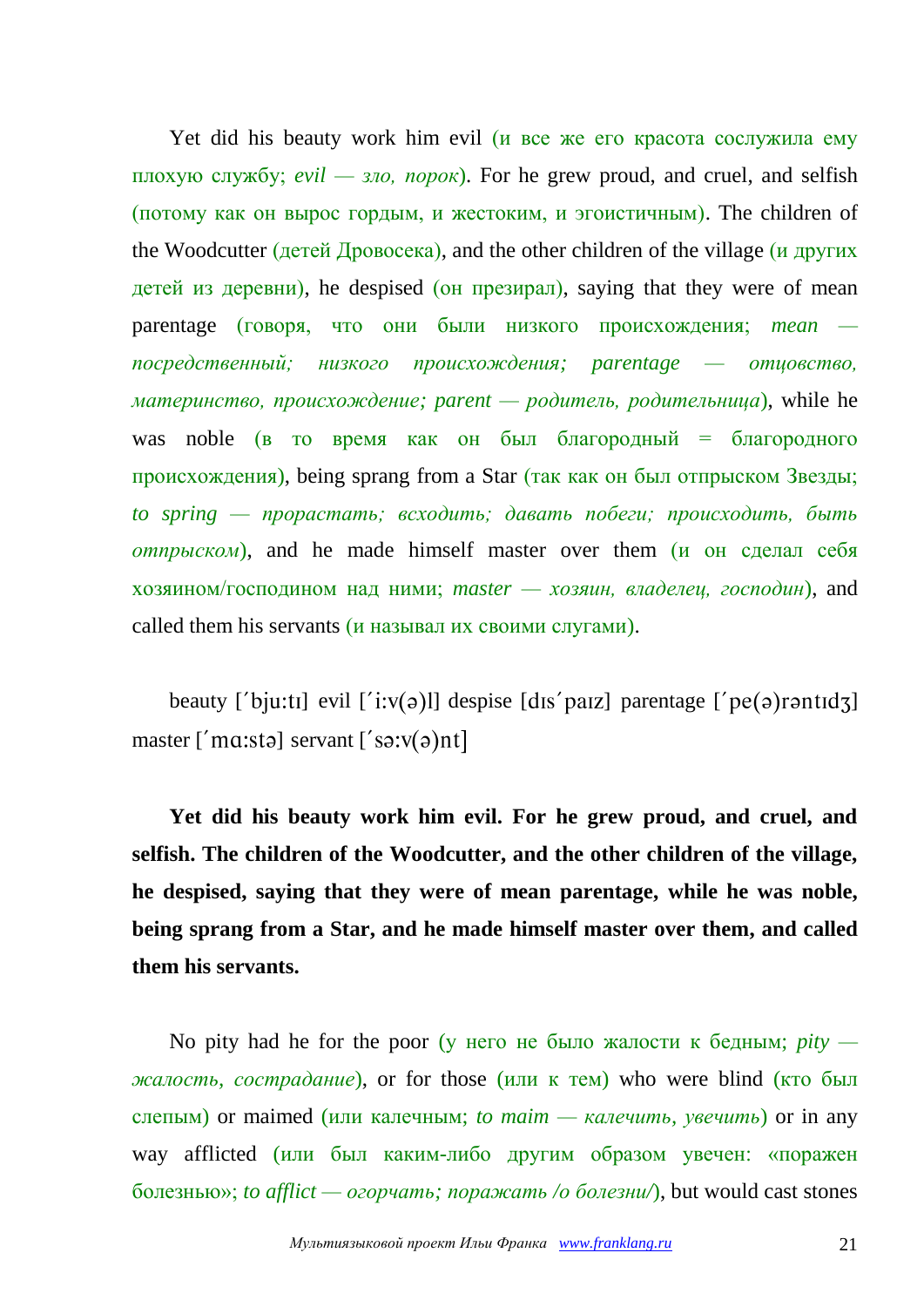at them (но обычно он кидал в них камнями; *to cast — бросать, швырять*) and drive them forth on to the highway (и выгонял их на большую дорогу; *to drive — гнать*), and bid them (и приказывал им; *to bid — приказывать; просить*) beg their bread elsewhere (просить на хлеб где-нибудь в другом месте; *to beg — просить; побираться, нищенствовать*), so that none (поэтому никто) save the outlaws (за исключением изгоев/отверженных; *outlaw — лицо вне закона, изгнанник; law — закон*) came twice to that village (повторно не приходил в ту деревню; *twice — дважды*) to ask for alms (чтобы просить милостыню; *to ask — спрашивать; просить; alms — милостыня, подаяние*). Indeed, he was as one enamoured of beauty (в самом деле, он был как тот, кто приходит в восторг от /всего/ прекрасного; *to enamour — возбуждать любовь; приводить в восторг, to be enamoured of smth. — увлекаться чем-либо*), and would mock (и всегда/обычно насмехался) at the weakly (над слабыми/болезненными; *weak — слабый /физически/, хилый*) and ill-favoured (и некрасивыми/уродливыми), and make jest of them (и издевался над ними; *jest — шутка; насмешка, высмеивание*); and himself he loved (и любил он /только/ себя), and in summer, when the winds were still (и летом, когда ветра не было: «когда ветры были неподвижны»; *still — неподвижный, спокойный*), he would lie by the well (он лежал обычно у колодца) in the priest's orchard (в саду священника) and look down at the marvel of his own face (и смотрел на удивительную /красоту/ своего собственного лица; *marvel — чудо, диво, нечто необыкновенное*), and laugh for the pleasure (и смеялся от удовольствия) he had in his fairness (которое он получал от своей красоты; *fair — арх. красивый, прекрасный*).

poor [pvə] blind [blaind] maim [meim] afflict [ə'flikt] elsewhere  $\left[ \frac{1}{2} \right]$  outlaw  $\left[ \frac{2}{3} \right]$  twice  $\left[ \frac{1}{3} \right]$  enamour  $\left[ \frac{1}{3} \right]$  jest  $\left[ \frac{1}{3} \right]$ orchard  $\lceil 2:1 \rceil$  pleasure  $\lceil 2 \rceil$ 

**No pity had he for the poor, or for those who were blind or maimed or in any way afflicted, but would cast stones at them and drive them forth on to**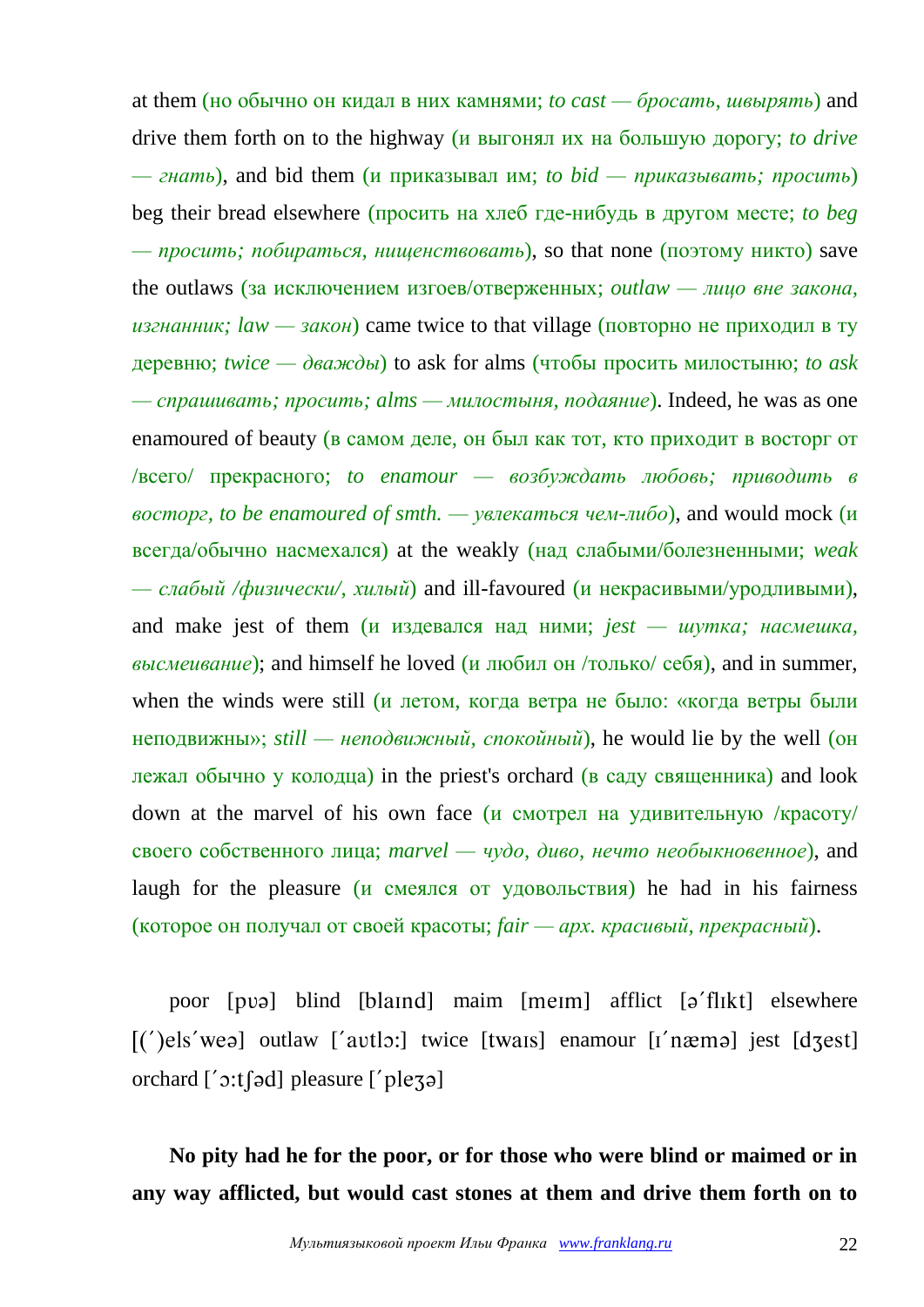**the highway, and bid them beg their bread elsewhere, so that none save the outlaws came twice to that village to ask for alms. Indeed, he was as one enamoured of beauty, and would mock at the weakly and ill-favoured, and make jest of them; and himself he loved, and in summer, when the winds were still, he would lie by the well in the priest's orchard and look down at the marvel of his own face, and laugh for the pleasure he had in his fairness.**

Often did the Woodcutter and his wife chide him (часто Дровосек и его жена бранили/журили мальчика: «его»), and say: 'We did not deal with thee (мы же не обращались с тобою; *to deal — распределять; обходиться, обращаться, вести себя, with thee = with you*) as thou dealest with those (как ты обращаешься с теми; *thou dealest = you deal*) who are left desolate (кто оставлен всеми: «кто оставлены одинокими»; *to leave; desolate заброшенный; покинутый, одинокий*), and have none to succour them (и у которых нет никого, кто мог бы прийти им на помощь; *to succour оказывать помощь, приходить на помощь в трудную минуту*). Wherefore art thou so cruel (почему ты настолько жесток; *art thou = are you*) to all who need pity (ко всем, кто нуждается в жалости/сострадании)?'

desolate ['desələt, 'dezələt] succour ['sAkə] wherefore ['weəfɔ:]

## **Often did the Woodcutter and his wife chide him, and say: 'We did not deal with thee as thou dealest with those who are left desolate, and have none to succour them. Wherefore art thou so cruel to all who need pity?'**

Often did the old priest send for him (старый священник часто приглашал его к себе; *to send /for/ — посылать /за кем-либо/; вызывать, приглашать кого-либо*), and seek to teach him the love (и пытался научить его к любви; *to seek — искать, to seek to do smth. — пытаться, стараться что-либо сделать; to seek — искать, разыскивать; добиваться, стремиться*) of living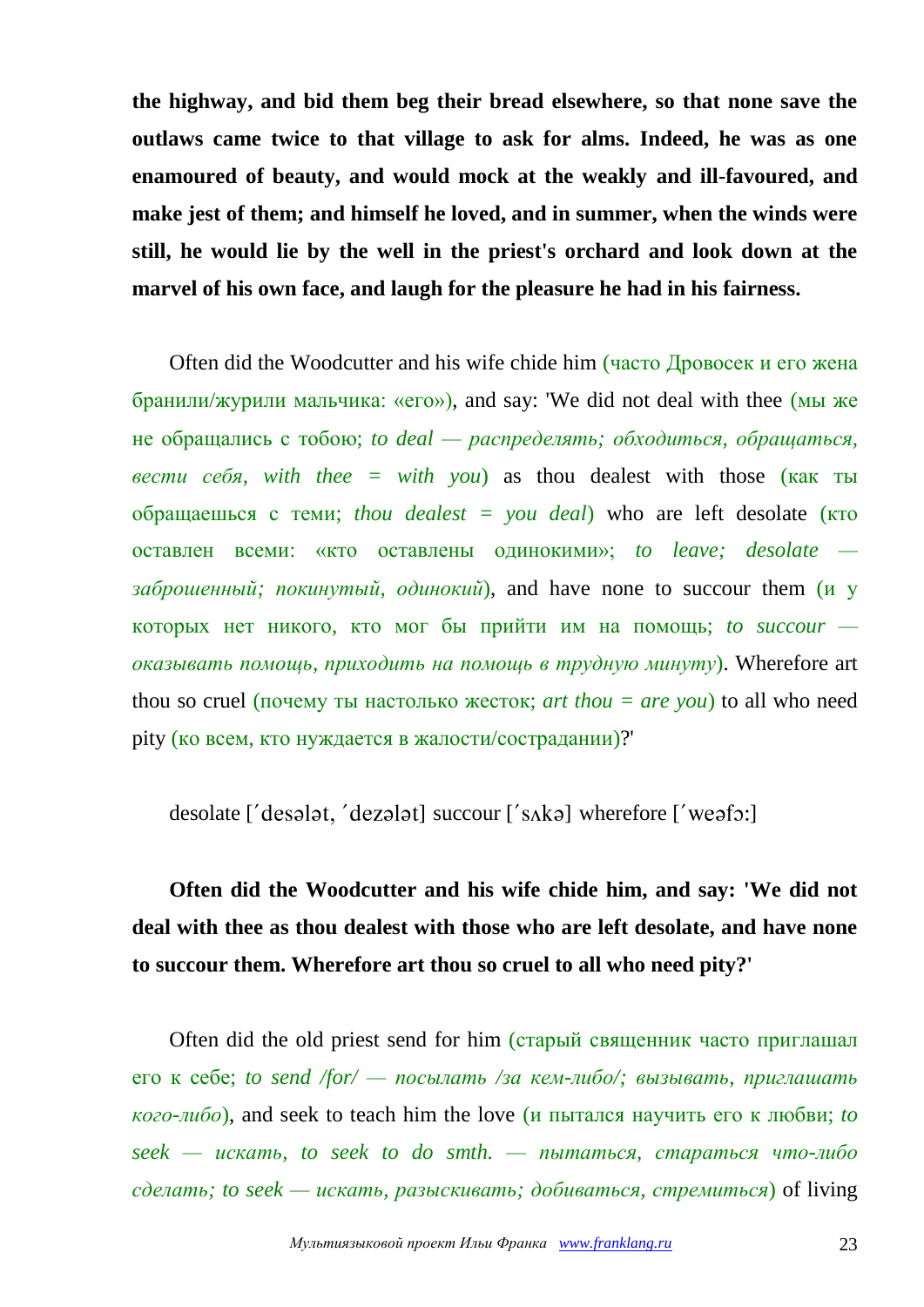things (к живым существам), saying to him: 'The fly is thy brother  $(Myxa - TBox)$ сестра: «брат»; *thy = your*). Do it no harm (не причиняй ей вреда; *harm — вред, ущерб*). The wild birds that roam through the forest (дикие птицы, что порхают по лесу; *to roam — странствовать, бродить*) have their freedom (свободны: «обладают своей свободой»). Snare them not (не лови их в силки; *to snare поймать в ловушку, устроить западню*) for thy pleasure (ради своего удовольствия). God made the blind-worm (Бог создал слепозмейку; *blind —*  $\overline{c}$ *лепой; worm — червь*) and the mole (*и* крота), and each has its place (*и* у каждого из них свое место). Who art thou (кто ты такой; *art thou = are you*) to bring pain into God's world (чтобы нести боль в Божий мир)? Even the cattle of the field (даже скотина на полях; *cattle — крупный рогатый скот; коровы и быки*) praise Him (прославляет Его)."

priest [pri:st] pain [peɪn] praise [preɪz]

**Often did the old priest send for him, and seek to teach him the love of living things, saying to him: 'The fly is thy brother. Do it no harm. The wild birds that roam through the forest have their freedom. Snare them not for thy pleasure. God made the blind-worm and the mole, and each has its place. Who art thou to bring pain into God's world? Even the cattle of the field praise Him."**

But the Star-Child heeded not their words (но Звездный Мальчик не обращал внимания на их слова; *to heed smth. — обращать внимание на чтолибо, учитывать что-либо*), but would frown and flout (но хмурился и насмехался/выражал презрение; *to flout smth. — относиться к чему-либо с пренебрежением, демонстративно игнорировать что-либо*), and go back to his companions (и возвращался к своим товарищам), and lead them (и командовал: «руководил» ими). And his companions followed him (и его товарищи следовали за ним), for he was fair (потому что он был прекрасен),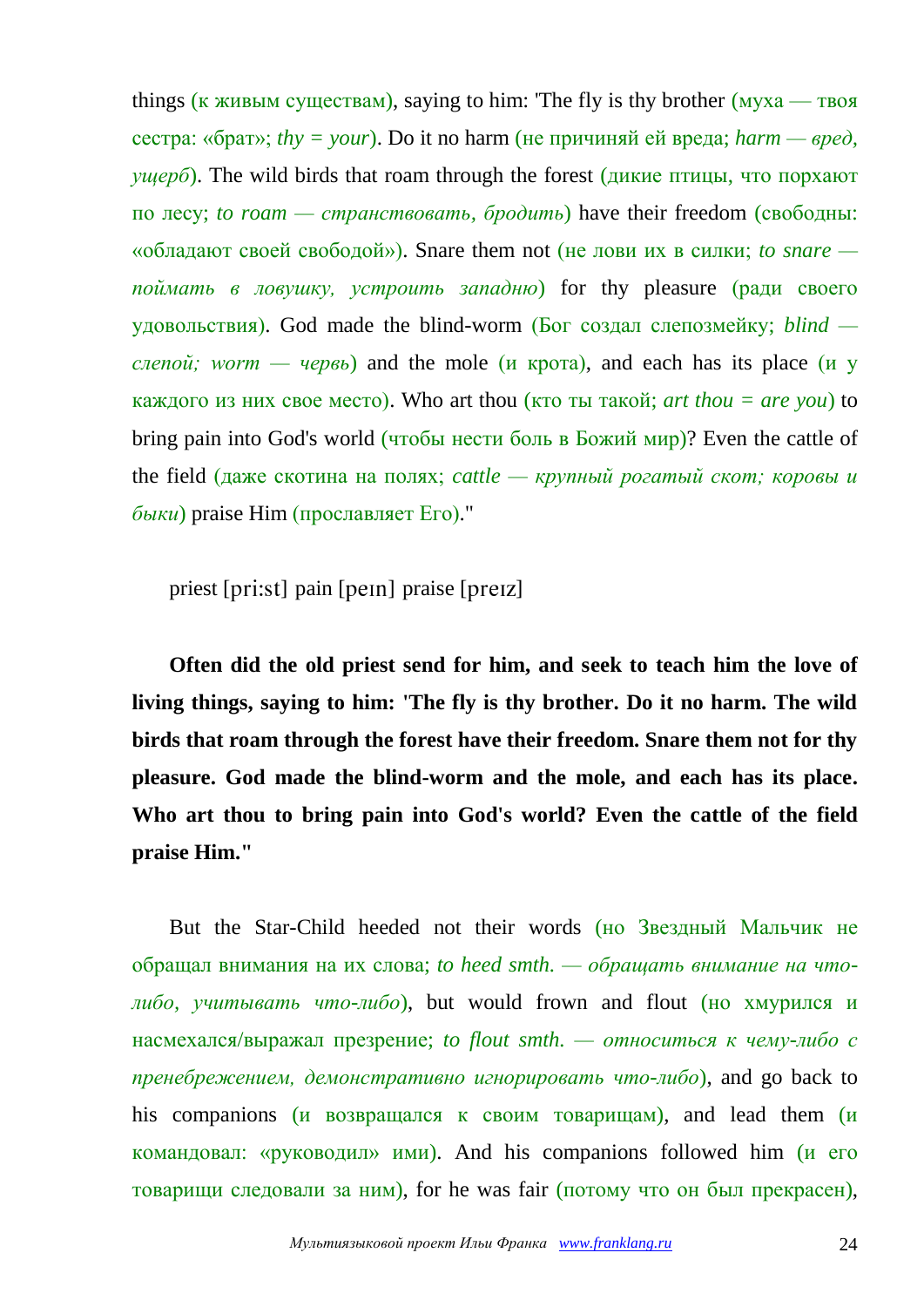and fleet of foot (и быстроног; *fleet — быстрый*), and could dance (и мог танцевать), and pipe (играть на дудке), and make music (и музицировать/сочинять музыку). And wherever the Star-Child led them (и куда бы ни вел их Звездный Мальчик) they followed (они следовали за ним), and whatever the Star-Child bade them do (и чтобы ни приказывал им сделать Звездный Мальчик; *to bid*), that did they (они это делали). And when he pierced with a sharp reed (и когда он протыкал острой тростинкой; *to pierce пронзать, протыкать*) the dim eyes of the mole (тусклые глаза крота), they laughed (они смеялись), and when he cast stones (и когда он швырял камни) at the leper (в прокаженного) they laughed also (они тоже смеялись). And in all things he ruled them (и во всех поступках он руководил ими; *to rule управлять, руководить*), and they became hard of heart (и они стали такими же жестокосердыми) even as he was (как он: «точно как он был»; *even* — даже; *точно, именно*).

heed [hi:d] frown [fravn] flout [flavt] pierce [pɪəs] leper ['lepə]

**But the Star-Child heeded not their words, but would frown and flout, and go back to his companions, and lead them. And his companions followed him, for he was fair, and fleet of foot, and could dance, and pipe, and make music. And wherever the Star-Child led them they followed, and whatever the Star-Child bade them do, that did they. And when he pierced with a sharp reed the dim eyes of the mole, they laughed, and when he cast stones at the leper they laughed also. And in all things he ruled them, and they became hard of heart even as he was.**

Now there passed one day through the village (однажды проходила по той деревне) a poor beggar-woman (бедная нищенка/попрошайка). Her garments were torn and ragged (ее одежда была рваной, одни лохмотья: «ее одеяния были разорванными и поношенными»; *to tear — разрывать, рвать; ragged —*